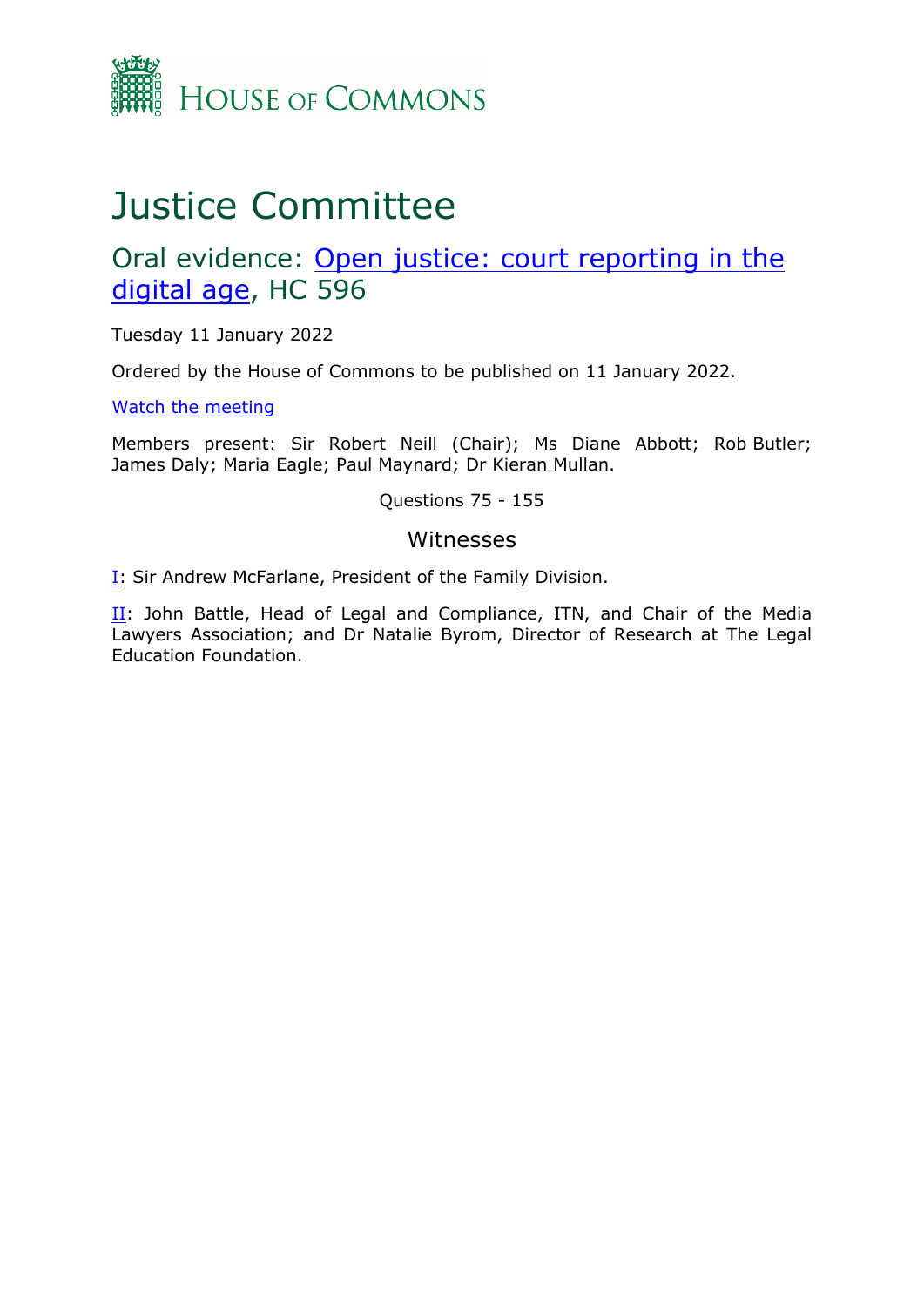

## <span id="page-1-0"></span>Examination of witness

Witness: Sir Andrew McFarlane.

**Chair:** Good afternoon, and welcome to this session of the Justice Committee. I particularly welcome our first witness, Sir Andrew McFarlane, President of the Family Division. Thank you very much, Sir Andrew, for coming to join us. We have to go through formal declarations of interest, with apologies for starting a little late. I am a non-practising barrister and a former consultant to a law firm.

**Maria Eagle:** I am a non-practising solicitor.

**Ms Abbott:** I am the only non-lawyer on this Committee.

**Chair:** There are others. Ms Abbott, welcome to your first meeting of the Justice Committee.

**Paul Maynard:** Diane, you are not unique; I am not a lawyer either.

**James Daly:** I am a practising solicitor and a partner in a firm of solicitors.

**Rob Butler:** I am not a lawyer, but prior to my election I was a non-executive director of Her Majesty's Prison and Probation Service and a magistrate.

Q75 **Chair:** Sir Andrew, we are particularly interested in open justice and your expertise as far as that relates to the Family Court. It might be helpful if you gave us a sense of the way the Family Court under its modern arrangements operates. Some of us go back to the old Family Division and a separate court, but obviously that has now changed. Perhaps we will then go on to how some of the broader principles apply.

*Sir Andrew McFarlane:* If that is helpful, I think it would be useful because I anticipate that the understanding the public at large have of the Family Court is limited, partly because we do not publicise much of what we do.

It is a big operation. The number of days on which judges sit on family cases is measured in round figures at about 110,000 per year, and the number of judges who are able to sit in family is well over 1,000. A lot of those will be part-time judges who sit for only six or eight weeks a year, but others do it full time. It is a big number, but they are not all doing it the whole time. A substantial body of magistrates, probably about a third, sits in the Family Court.

The Family Court sits at all levels of judiciary: lay magistrates; full-time district judge magistrates; district judges; circuit judges; and High Court judges. It sits more frequently unfortunately—more than crime and more than civil—because the Family Court is dealing with unhappiness of some sort or another in people's lives, and there is a feeling that family might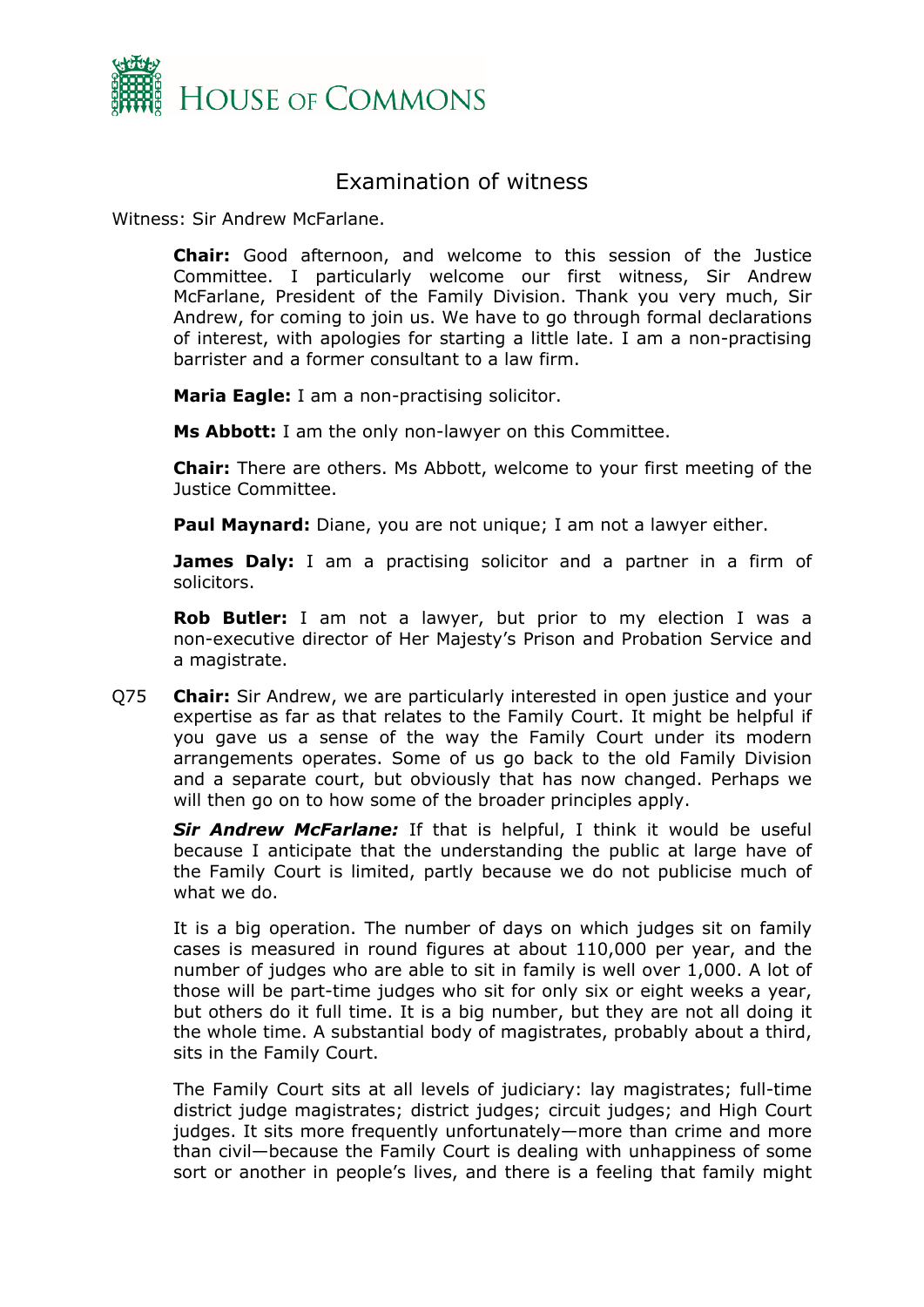

be the Cinderella of the justice system. I think there is a real public interest in this, and I am very pleased and grateful that this Committee is now taking an interest in family law, because a lot of justice that is delivered in this country is experienced by individual parents and children coming before the Family Court. They may not go before any other court for any other aspect of their lives.

As you know, we deal with disputes about children between parents when parents have separated and cannot agree. That is a major part of our work—probably 60,000 to 70,000 cases a year. We deal with domestic abuse. Many of the cases I mentioned in that figure will, unfortunately, have a domestic abuse element in them. Separately, people who want protection with injunctions for domestic abuse come to the Family Court. Separately, we deal with care proceedings when social services take proceedings to bring children into care. Again in round figures, there are about 45,000 cases a year, and some of those go on to adoption. There are international cases, with people going abroad. There is international child abduction and surrogacy, and separately there is a very big amount of work involved in sorting out finances after divorce and separation and split-ups of civil partnerships, and there is divorce itself.

Having listed that, you as Members of Parliament will all have had your ears bent, maybe in every single surgery, by people with issues about the Family Court. I see it—of course I am wholly biased—as a major part of the justice system, and there is a legitimate interest, therefore, in the public having a much better and more accurate understanding of what we do.

Q76 **Chair:** Both you and your predecessor, Sir James Munby, have argued very strongly and publicly for greater transparency in the family jurisdiction. You yourself have published your report "Confidence and Confidentiality", for which we are very grateful. Given that background, the fact it has been an area of concern for some time and your own expertise as someone who has specialised in family law pretty much throughout the whole of your career, we have the classic Scott *v* Scott common law-type definition of open justice, but from the perspective of the family jurisdiction how would you see open justice? What does it mean in practice, and what should it do if it is not doing so already?

*Sir Andrew McFarlane:* All other aspects of the justice system, apart from highly sensitive security matters, are open to a very large extent, and it is an exception to the open justice principle that family cases are dealt with separately. That is because structurally, in terms of the Administration of Justice Act 1960, when a court sits in private dealing with matters to do with children, it is a contempt of court to publish any information about those proceedings. That is the kernel of the structure, as it were.

Now, 60 years later, we are still bound by that, and it has very severely limited the ability of the press to come in—that has been part of the system for 10 or 12 years—and certainly to report anything that goes on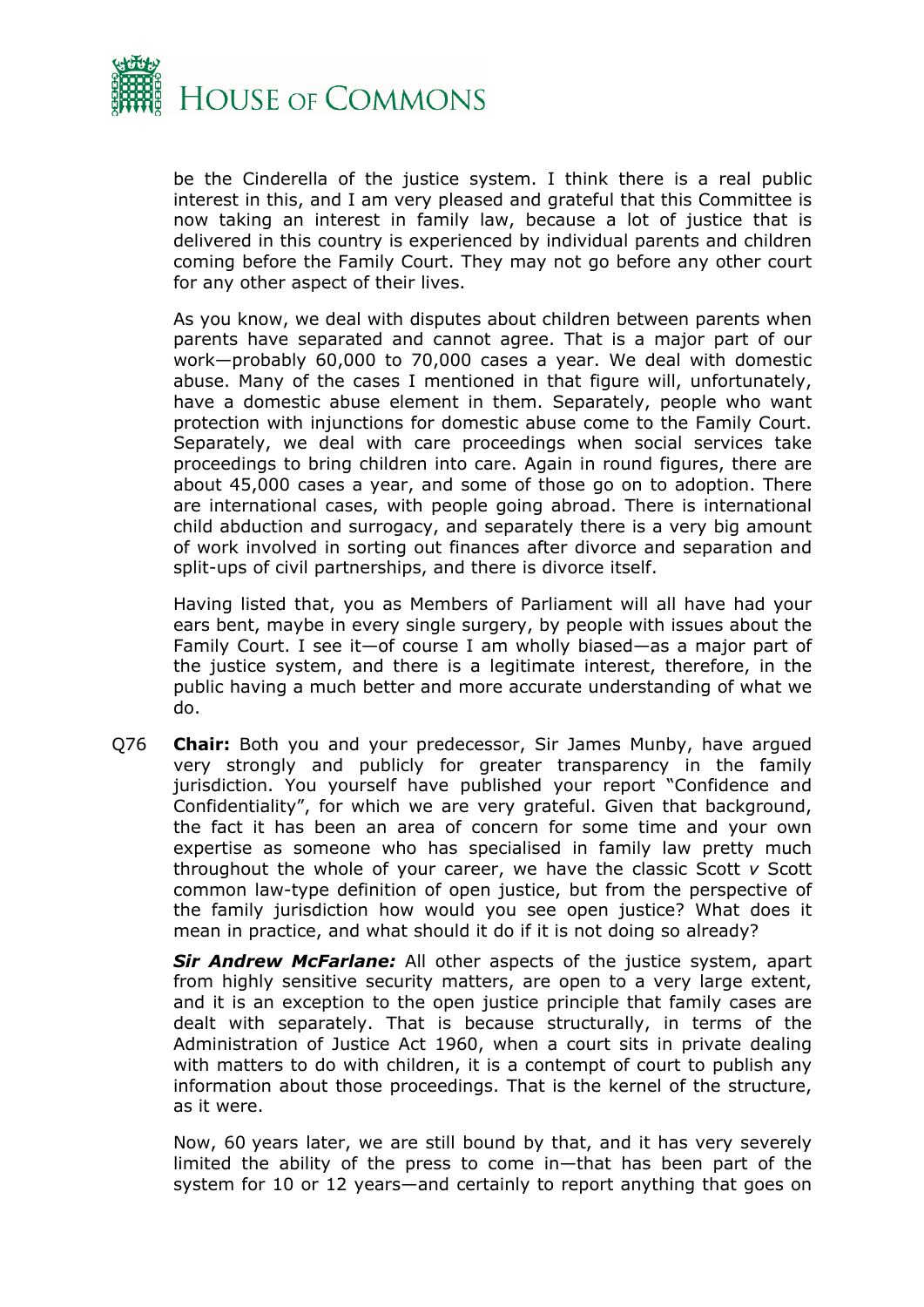

in the Family Court. It is not open; it is a private hearing about which there is to be no public reporting. My concern was to look at that. There has been concern. This has been rumbling along for 20 or more years as a topic that needs to be looked at. My concern was to look at it properly.

My view is that when you look at it with modern eyes, as I hope we have done, it is not tenable to say that solely to protect the identity of the individuals everything has to be kept out of the public gaze and cannot be reported. There must be a way of allowing openness so that people can see what we do, understand what we do, how we do it and why we make the decisions, and yet maintain the anonymity of the individuals involved. Obviously, the tricky bit is to achieve that confidentiality while being open.

Q77 **Chair:** I understand that. Your report posits a way forward, and I think you have set up a transparency and implementation group to look at that.

#### *Sir Andrew McFarlane:* Yes.

Q78 **Chair:** Is that way forward likely to involve some amendment by Parliament of the 1960 legislation?

*Sir Andrew McFarlane:* I am a judge and I have been very careful not to say anything that trespasses on the role of Parliament.

Q79 **Chair:** I understand, but I am asking about it from the practical working of the court position.

*Sir Andrew McFarlane:* We have to work through the detail of this, but it seems to me possible that under the Act of Parliament, which expressly says that rules can be made to adapt the impact of section 12, we can do that through the Rules Committee. What I am saying in the document is that it may well be that anyway Members of Parliament think all of this needs to be looked at again more roundly, not just family, and at whether section 12 needs to be considered, but clearly that is a matter for you and not for me. To give a straight answer to your question, we can do an awful lot of what I have in mind without Parliament having to look at the Act.

Q80 **Chair:** Can we tempt you at all to advise us as to those areas, other than family, to which section 12 might apply?

*Sir Andrew McFarlane:* Rather selfishly, I have not looked at other areas, so I would not want to be drawn on that.

**Chair:** You are confining yourself to family and you will start from within the rules. That is fair enough.

Q81 **Maria Eagle:** Sir Andrew, you said in paragraph 22 of your report that, "The level of legitimate media and public concern about the workings of the Family Court is now such that it is necessary for the court to regard openness as the new norm," which clearly it has not been in the past.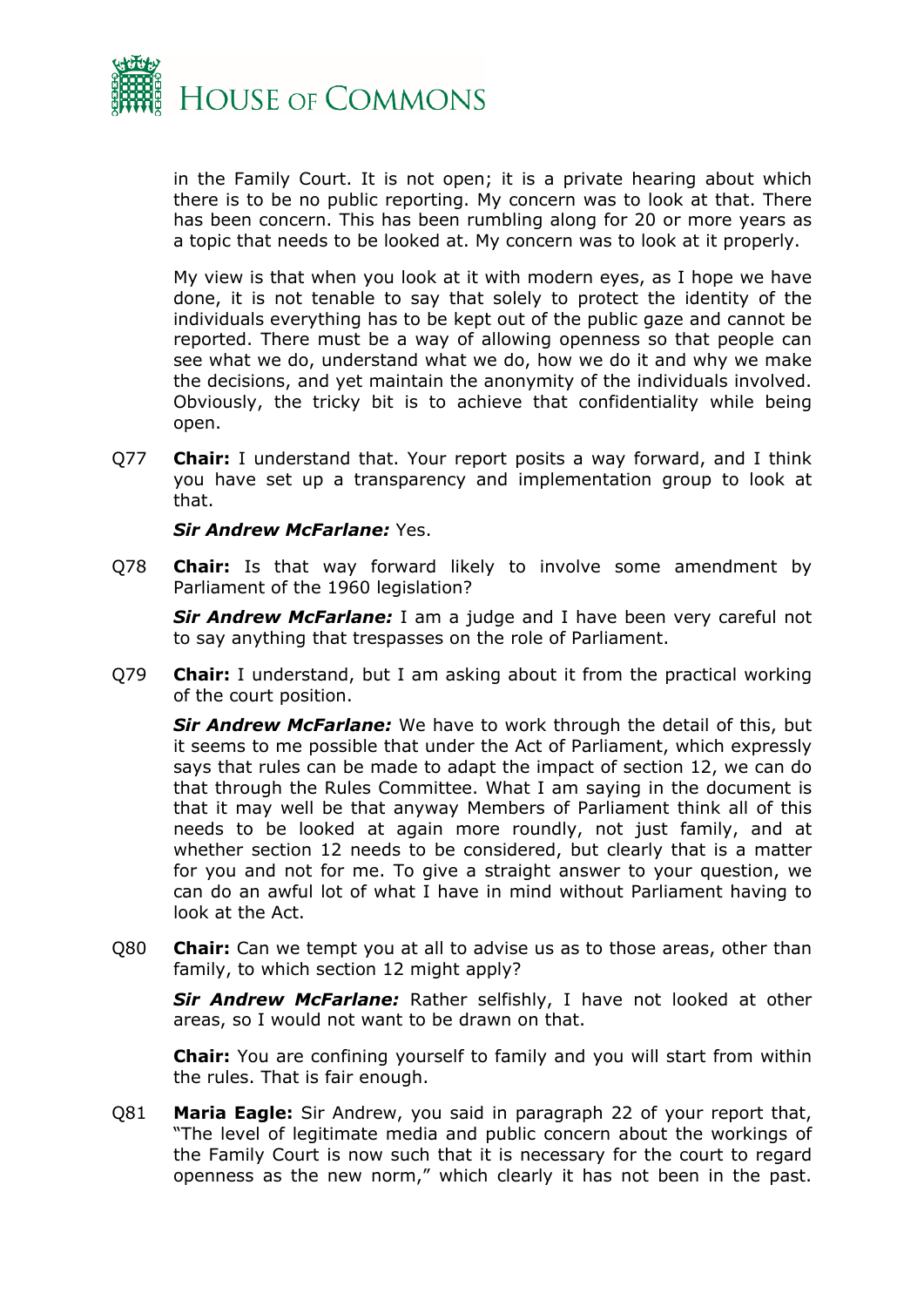

That is quite a difficult change in culture and mindset, isn't it? What was it that led you to conclude that there needs to be that major shift in order to increase the transparency of the Family Court?

*Sir Andrew McFarlane:* It is no one thing, and certainly all members of the Committee will know from reading the paper and following the news over the years that stories appear about what the Family Court has or has not done. They are quite often limited in the sense that the source of information is one party or another and there is no ordinary reporting of the cases. That has led drip by drip to the feeling that in some way the label "secret family justice system" is used and the feeling that in some way a secret court is conducting its business by removing children permanently from families and moving them towards adoption in an unsatisfactory way without proper process, simply endorsing what social workers say, using experts who are unfit and so on. It seems to me that it is highly unhealthy for society to understand that the extent of intrusion into family life that we undertake is done without knowing in a factually sound way what we are doing. That was what led me to it. There was no one case or incident that tipped it.

Q82 **Maria Eagle:** Is there something about the changing nature of the work of the Family Court that has led you to believe there is more of a case now for greater transparency, or is it just modernity and time marching on?

*Sir Andrew McFarlane:* If I may say so, that is very astute. The Family Court did not exist at all when the 1960 Act came in. The sorts of cases that came before a court in 1960 would have been custody disputes, as they were then called. Childcare and child protection was not at all at the level it is now. It was undertaken in front of the magistrates court; it went to the criminal part and the youth court. There wasn't a family court. The county court and the High Court dealt with private disputes between parents, so it is now wholly different in terms of both the subject matter, care proceedings, and the scale of it.

Q83 **Maria Eagle:** A major theme of your transparency report is the need to ensure that the greater openness, which you recommend and say should be the new norm, does not come at the expense of the interests of children. Of course, the secrecy in the Family Court is there to protect the interests of children. That is why it is there in the first place. How do you do that? What evidence did you receive on how important confidentiality is?

Children need to be protected from their affairs being spread all over the media, and that is much harder these days with social media than it used to be even with the ordinary mainstream media, if you like. What evidence did you receive on how important confidentiality still is? Is it as important as it used to be for children?

*Sir Andrew McFarlane:* Yes. Because of social media and the ability for stories to be picked up and suddenly go viral, if I was a young person I would have thought it would be even more important, or even more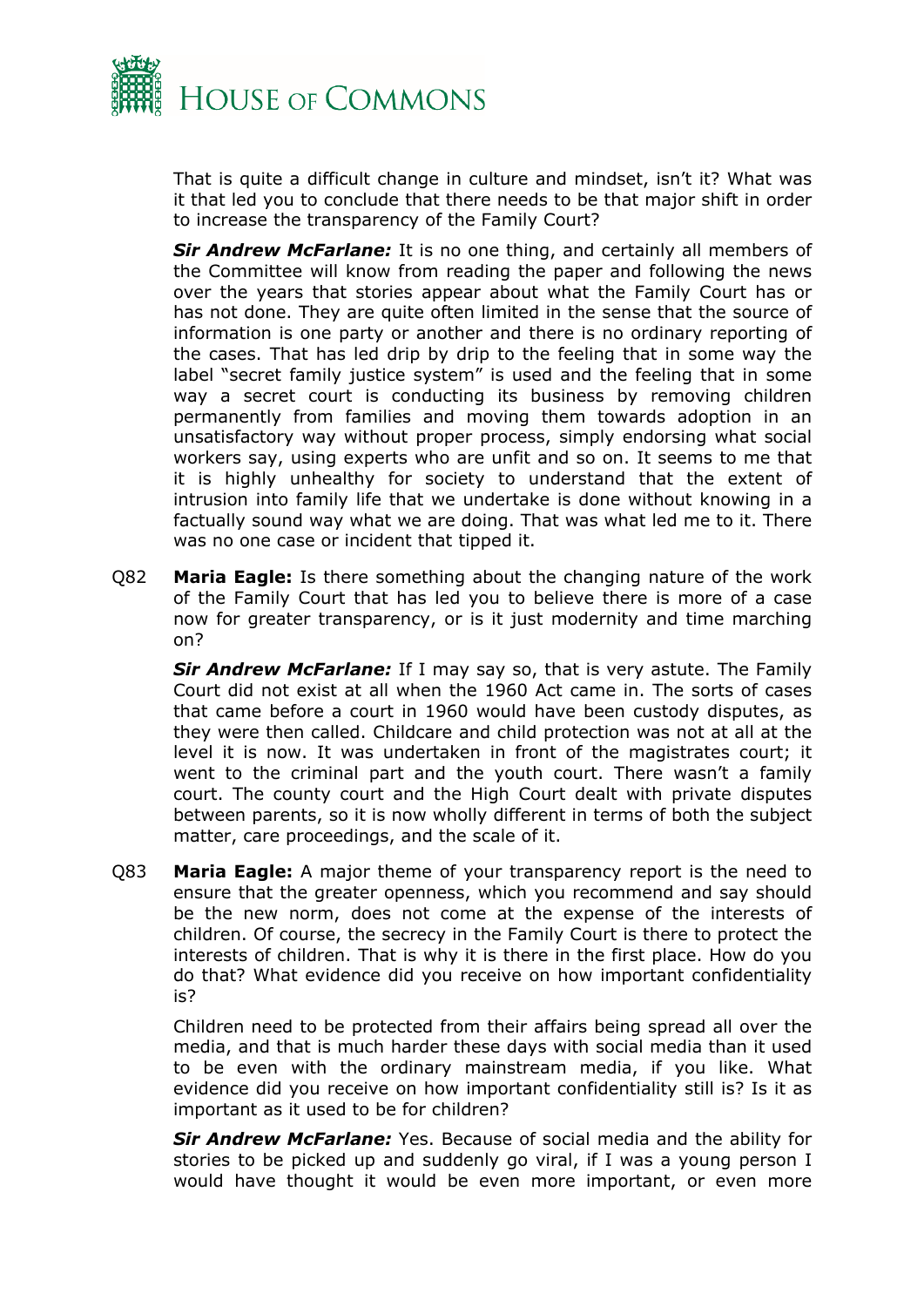

scary, than it would have been in years gone by. In particular, we received evidence from work done by researchers who had got together a group of young people and let them loose on court reports, on judgments, to see whether they could identify information in judgments that would lead to identifying the children. That was a real eye-opener. It showed that it is one thing not to put the name in, but you could leave lots of little tell-tale tags in the story of the evidence that would allow jigsaw identification to take place. The fact that those young people had done that, and given that what they were saying as individuals and what the Children and Young People's Board run by CAFCASS for youngsters who had been through the family justice system were saying loud and clear was, "Do not allow our information to go out there so we can be identified," makes this decision really difficult. The things I was saying earlier all go one way. If that was all we had to think of, it would not be tricky, but the hard bit is that.

The second important priority to achieve in favour of confidentiality is that, as well as simply keeping it confidential in the Family Court when something awful has happened and the parents come to give evidence, you want them to feel as comfortable as they can be in a very uncomfortable situation so that they can be honest. If they have done something, the impetus is for them to say that they have, so that we can understand what has gone on and maybe work with them so that the children can return to them in a safer arrangement. There is a real premium on getting them to confess, to put it in a word. If they feel that what they say will be reported and directly identified to them, they will be less likely to do that, so on the other side of the balance there are really strong factors.

Q84 **Dr Mullan:** Can I pick up the point you raised about jigsaw identification? You may well be able to maintain anonymity at national level, so that the ordinary person reading a newspaper report would have no chance of pulling together who the person might be, but at local level, in a community, where there is the date of a hearing, how many people are involved and a sense that a family is going through a procedure, how do you maintain anonymity when some people already have a sense of the circumstances and are matching them up, as opposed to somebody who comes to it blind?

*Sir Andrew McFarlane:* I think that is the harder level. I live in a fairly rural area. When the local paper in our area reports something, it is because it has happened to a local person. Where I live they would not report something that had gone on in Bournemouth Family Court; they report it because it is local and people in the locality will know. That is part of the reasoning that led me to say that we want to have discussions with editors nationally, but particularly locally, as to how the problem should be addressed and why we want to pilot it in two or three areas. That is the tricky bit. It is easier for a national paper to carry a story that, even if it identifies the court as being Bournemouth, Scarborough or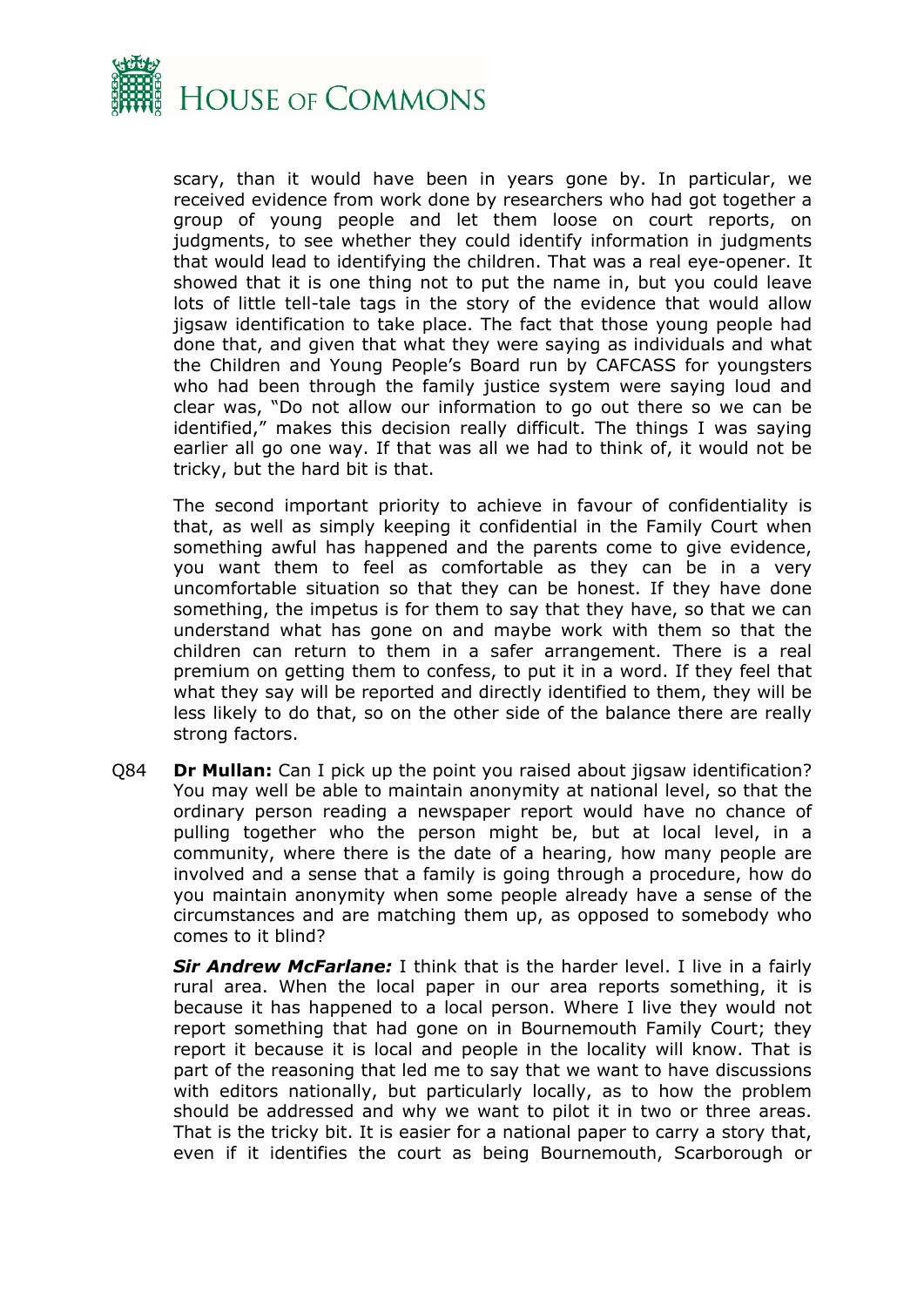

wherever it might be, will not register with most readers; it is the local side that will.

Q85 **Dr Mullan:** What are the other ways in which you think you can have transparency without jeopardising confidentiality? You referred to talking to editors, but in a practical sense what are your initial thoughts on how you can achieve it?

*Sir Andrew McFarlane:* I think the way to do it is to make sure that no identifying information goes out and for the judgments that the court gives to be limited just to the information that is needed, not sensationalising matters. The reporting will be concerned with the process and the reasoning for the decision rather than the nitty-gritty details that may catch the eye of journalists more readily.

Sitting here at the moment, I do not know how that can be achieved, and we have to work with journalists to understand how best to do it. My experience and that of most family judges sitting in cases that have then been reported, both in the family jurisdiction and in the Court of Protection, which sits in public, is that journalists are very responsible and understand the issues. If you give them access to the correct detail, that is what they report, so I have some confidence that it will be responsibly and professionally undertaken by journalists.

Q86 **Dr Mullan:** You do not envision judgments being printed with things blacked out; you think it is something more sophisticated than that where particular elements might be repackaged in a form that could be shared.

*Sir Andrew McFarlane:* Yes. Separately, I have come to understand that when a judgment contains a significant amount of detail, perhaps of sexual matters, that, awfully, has a currency of its own. I do not see that judgments should be published at all that feed into that. There is no need for it.

The judgment is given for a number of readerships. The principal one is the parties in the case, for them to know what the judge did and why he or she did it in their case. Another readership is the Court of Appeal so that they can understand it. Another potential reader is the child in years to come, if they have access to their files. Another potential readership is social workers or other judges who may pick up the case five years later. Some element of detail has to be in the court process for that purpose, but the actual judgment might be an altogether shorter document with the other elements as an annexe.

I am in the easy seat at the moment of having got to the big ideas. How we do it is really tricky. That is why I have the transparency and implementation group up and running, and we are going to work through it, but I do not pretend that it is at all easy. Your questions are well placed.

Q87 **Dr Mullan:** We have touched on this already, and you have already hinted at reasons why you think it might be sensible. You are talking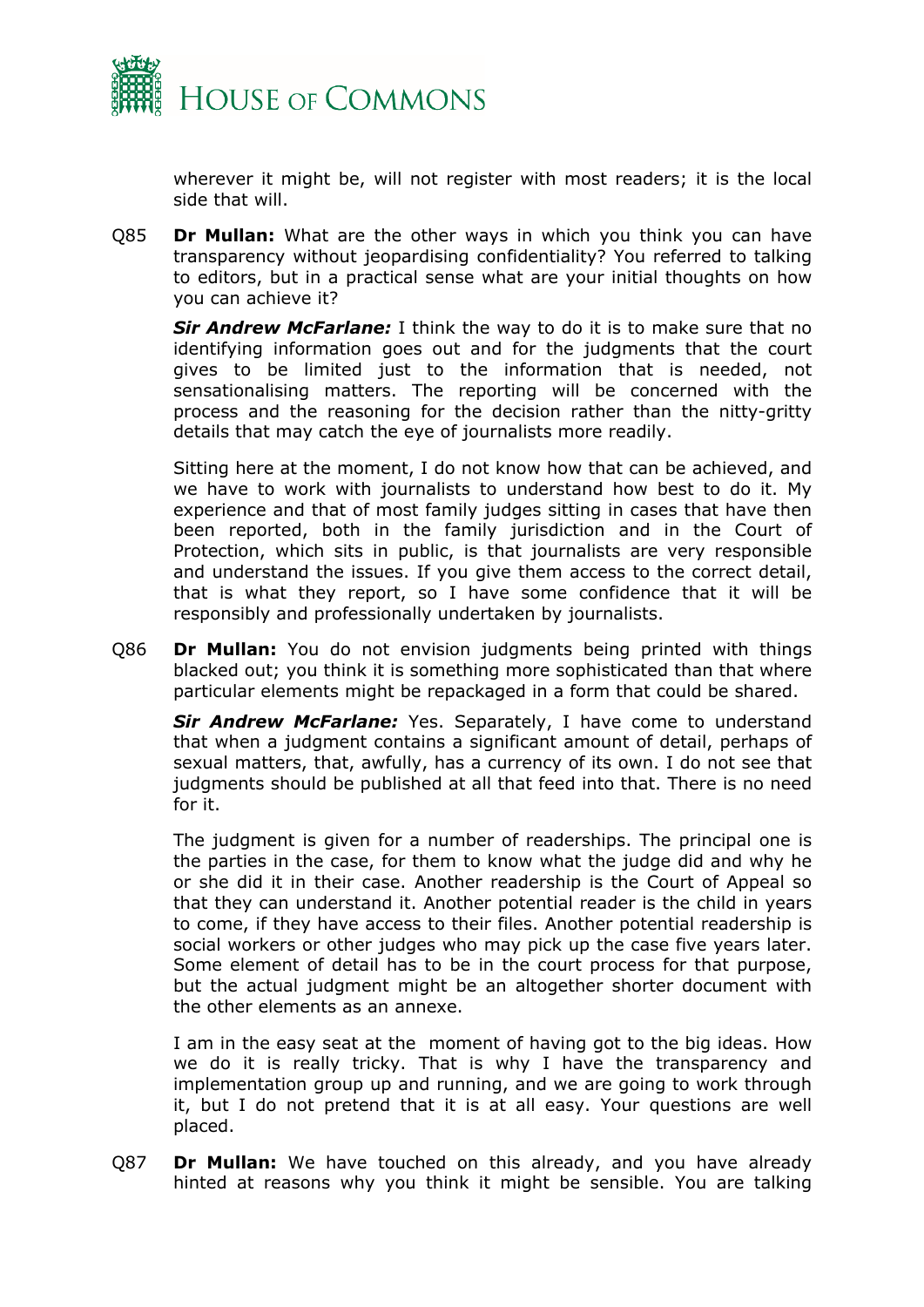

more about accredited media than public consumption. You think that is perhaps done in a more controlled manner than in the general public.

*Sir Andrew McFarlane:* I think that is right. The main driver towards making this change is to do with public confidence in the system, and that is delivered largely by the public having access through the media to what goes on, rather than individual members of the public.

As part of what was the family justice review under Sir David Norgrove 10 or more years ago, I was struck by my experience in Australia. There the family court that deals just with private disputes sits in public. I sat with the judge on the bench in Dandenong, which is a suburb of Melbourne. There was a knock on the door, the court rose and there were 40 people in the room. They were largely parties in cases that were later in the list, or parties in a case coming up. There was no problem in Australia. The judges were surprised that I thought there might be a problem. It is just what they do. We heard evidence, as part of our review, from Australian judges.

Q88 **Dr Mullan:** Were the people in the court then allowed to share further what they heard, or was it limited?

*Sir Andrew McFarlane:* I think they are allowed to share what they hear. It is not newsworthy in the general sense, and they do not report any difficulties.

Q89 **Dr Mullan:** You mentioned that you thought that creating transparency could be achieved through changes to the rules rather than new legislation. Would that still allow you to pursue action against people who were not following those new rules?

#### *Sir Andrew McFarlane:* Yes.

Q90 **Dr Mullan:** Would the original legislation allow you to do that, taking into account modifications?

*Sir Andrew McFarlane:* Obviously, it is for the Rules Committee. Any changes to the rules have to go to Ministers, so it is not just me. What I have in mind is that this will be an exception to section 12. If there was anything that went beyond that exception, or if a judge in an individual case said that the exception would not apply, it would be caught by section 12.

Q91 **Chair:** On the Australian experience, did you raise any concern about the potential risk of social media with those sitting in court? It could be somebody they knew from their neighbourhood. It might be something that sounded rather prurient or that for some reason they would like to put out on social media. Was that something you taxed them about?

**Sir Andrew McFarlane:** I do not recall that we did; we may have done. Dandenong is like a sunny version of West Bromwich; it is not a big area, so for the people in the court day to day it was not a problem. That day the judge was dealing with about 10 or 12 cases that were coming up for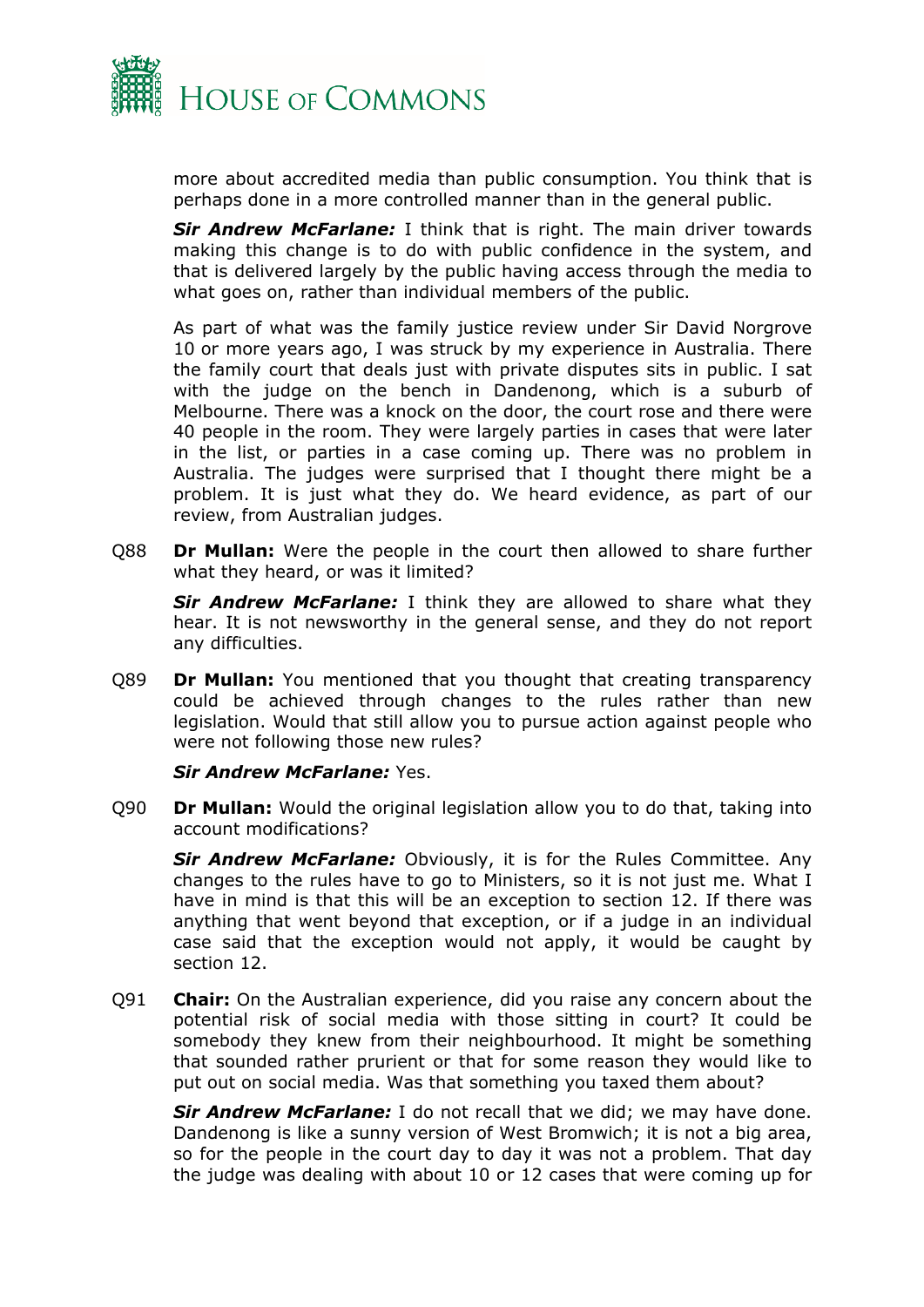

first hearing before the court. He would say, "Mr and Mrs Smith, you're representing yourselves. I am putting this off for a fact-finding hearing in three weeks' time. I have another fact-finding hearing next week in another case. Why don't you come along and watch and see how it goes?"

**Chair:** It is hugely different here.

Q92 **Dr Mullan:** Did that apply also to cases involving children?

*Sir Andrew McFarlane:* Those were children's cases. They were not social work cases; that is a different system. They were disputes between parents.

Q93 **Chair:** I get the sense that you are not looking to go as far as they do in Australia.

#### *Sir Andrew McFarlane:* No.

Q94 **Ms Abbott:** I want to ask about the report's recommendation for "urgent consideration to be given by government and Parliament to a review" of the provision that prevents publication of information relating to proceedings concerning children. Can you explain why?

*Sir Andrew McFarlane:* To review section 12?

#### **Ms Abbott:** Yes.

*Sir Andrew McFarlane:* I am conscious that it is an Act of Parliament and what I am indicating is that there now needs to be a change in the way we approached these matters over the succeeding 60 years. I am acutely aware of the fact that it is for Parliament to look at these matters, so I am flagging up the need for it to be on the radar. That is why I am particularly grateful to this Committee for picking it up so swiftly and looking at it now. Apart from indicating strongly that I think there is a need for a real change of direction, having flagged it up it is for Parliament to consider what, if anything, needs to be done, not because I think something urgently needs to be done to the Act.

Q95 **Ms Abbott:** It is good that you have so much respect for Parliament. That is less and less common now.

The report recommends that all family judges publish anonymised versions of at least 10% of their judgments each year. How did you arrive at the figure of 10%?

*Sir Andrew McFarlane:* It is not a big figure at all. At the moment, that is the ambition of the guidance issued some years ago by my predecessor, Sir James Munby, but it is not being achieved to any degree. I think the number of judgments published is about 200 a year, and I have given you the figures for the amount of work that is done. Judges simply are not doing it because we are overburdened by the volume of work in the system. To go through a judgment carefully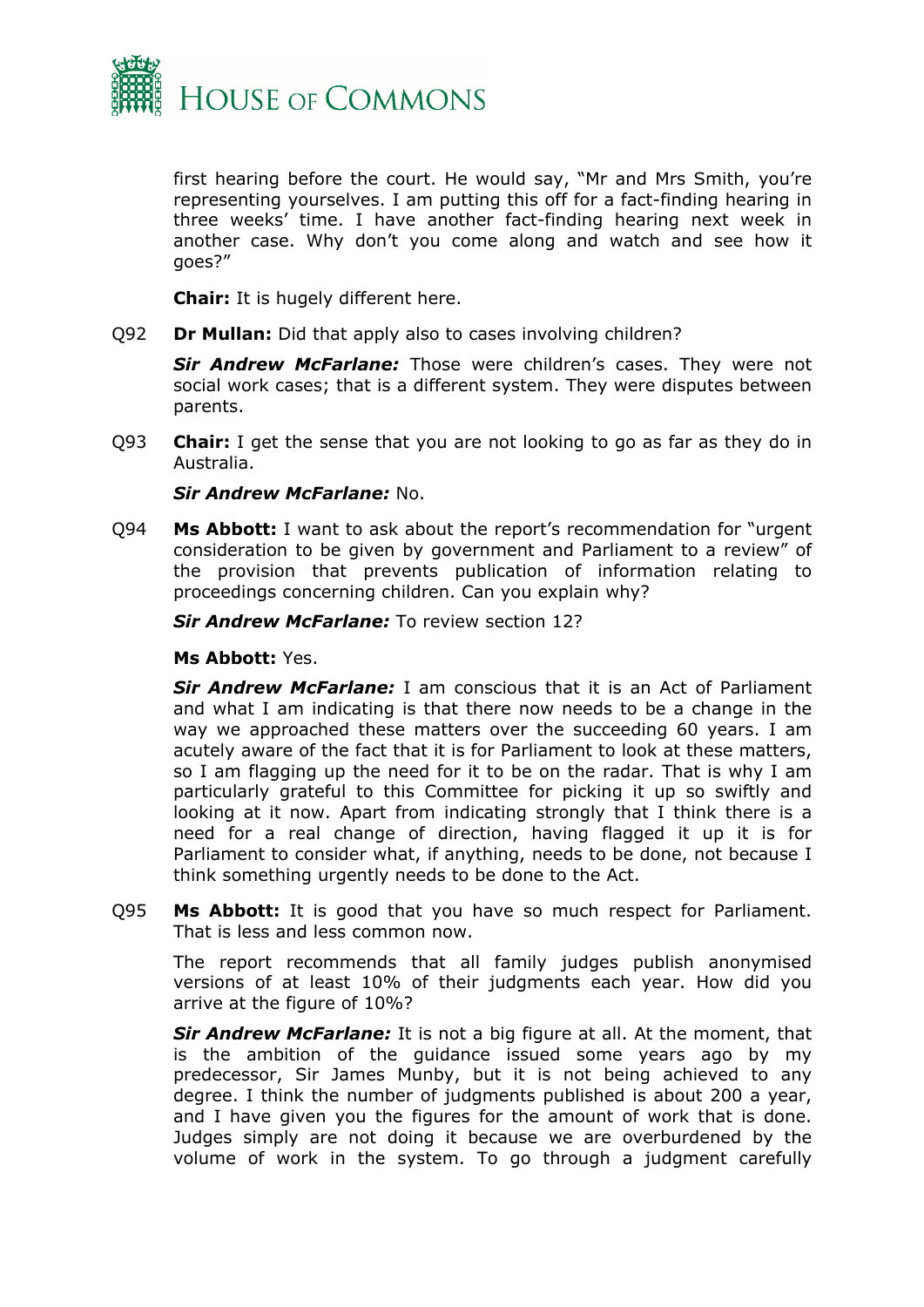

anonymising it probably takes two or three hours in a typical case, and that is time that judges simply do not have, so it does not get done.

Pitching the target low, at 10%, was I think being realistic. If we can get to 10%, it would be a major change and achievement, but it can be achieved only if we can find some way of supporting the judges so that they do not do the anonymisation and either a computer system is brought in or the Courts Service may have additional staff. It would be a resource to do it. In Australia, they publish all of their judgments; they are all anonymised, but judges do not have any role in it at all. I am sure that every judge who heard me say that would think, "How can we possibly do even 10% at the moment without support, because we are concentrating on doing the next case rather than going the extra mile and publishing the judgment in the previous case?"

Q96 **Ms Abbott:** You have just said that family courts are overwhelmed with the amount of work. When you say overwhelmed, are there twice as many cases as 10 years ago? What is the cause for the rising number of cases?

*Sir Andrew McFarlane:* That is a big topic.

Q97 **Ms Abbott:** That is why I asked.

*Sir Andrew McFarlane:* I will limit my answer. I am very happy to come back on another occasion because this is very important.

The volume of work is high partly because five or six years ago, before the pandemic, the volume of social work cases—care cases—rose by about 25% and we were engaged in working out why that was and what we should do about it. I have had discussions with more than one of your Members about this. We have an understanding about that, but those figures are there. They are now coming down a bit.

The pandemic struck. Although the Family Court kept going heroically from day one, working remotely with equipment we were not expecting to use for that, we had to adjourn a lot of cases, so we have a backlog that has grown from the pandemic. Separately, the cases where parents have separated and are in dispute about their children have grown pretty well year on year. A lot of those people represent themselves. Legal aid is not normally available. There is now a substantial volume of those cases in the system, and again the pandemic has caused us not to be able to address them even as promptly as we were before, so we have to work through a substantial backlog in the system.

#### Q98 **Ms Abbott:** Do you think you have enough judges?

*Sir Andrew McFarlane:* We could always do with more. I am on record saying that I consider some of the parents who separate and are arguing about their children absolutely need to come to the court because they need protection. There has been domestic abuse and it is entirely right that we are involved in those cases and the children are safeguarded, but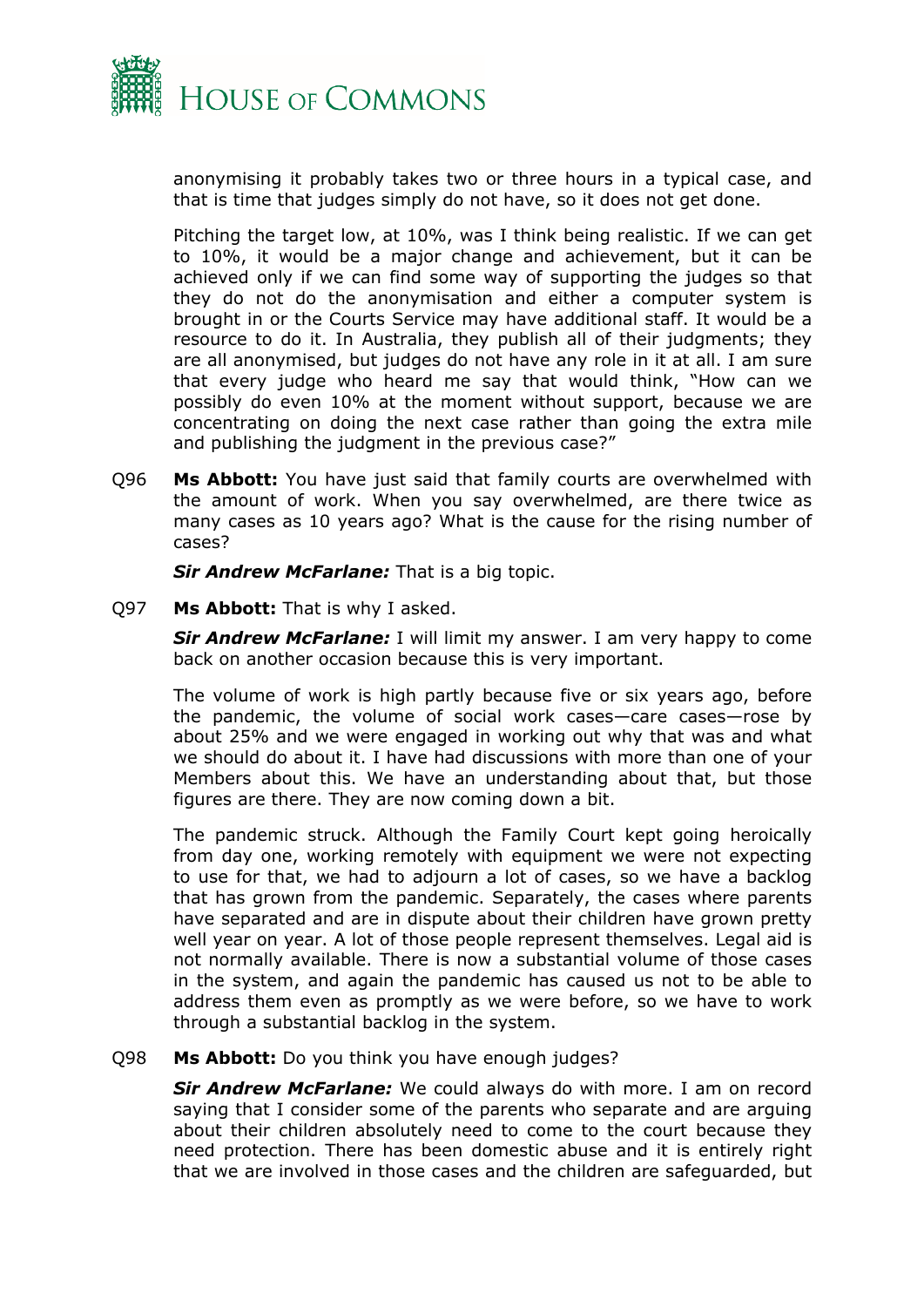

a fair number of the cases are simply relationships that have gone wrong between the parents and they cannot sort it out. Where do they go? They go to court. For them, going to court is not necessarily the right thing. It may make things worse. We need a change of culture in society so that when people separate they understand that there are softer ways of sorting out their problems, with court being the last resort rather than the first port of call.

I would rather not think of more judges. Looking at the number of days the Family Court sits, it is not a very good thing for a society to have so many cases before the Family Court. Some of them need to be sorted out by disputes being resolved in a different way.

**Ms Abbott:** Thank you very much.

Q99 **Chair:** Sir Andrew, you and many of your colleagues have made the point that mediation should be the first port of call in family matters.

*Sir Andrew McFarlane:* If I may say so, that was a spot-on question. I would be very happy to take it up.

Q100 **James Daly:** Much as I am tempted to follow Ms Abbott down that path, I think we will get back to open justice if that is okay, Sir Andrew.

I am going to play devil's advocate. You will forgive me in that respect. Following the questions put by my colleague Ms Eagle, is this really that important? I appreciate that you have produced a report and we are talking about it here, but in a second I am going to ask some questions about how the Family Court would deal with misreporting or issues such as that. Are we creating a problem that we do not even need to concern ourselves with?

*Sir Andrew McFarlane:* With respect, I think we do. For the public to receive negative report after negative report about what the judiciary, the Family Court and social workers are doing on behalf of society is a highly unsatisfactory state of affairs. It means that individuals generally may not have confidence in what happens and that, if you are yourself drawn into proceedings before the Family Court, you start off with the mindset that it is not a good place and that it is a place that does not conduct itself properly.

I would say this, but it is my genuine view that we conduct ourselves professionally and properly. We have an extremely thorough and fair process, but that is not the perception that the public have. I feel the time has come for a change in that and that the way forward is to be open.

Q101 **James Daly:** The practical consequence of what you have just said, especially in proceedings involving children, is an increase in bureaucracy. You will have to have an army of people crossing out any reference to various different things in these proceedings. To say that the reporting of them will be anodyne is probably an accurate reflection.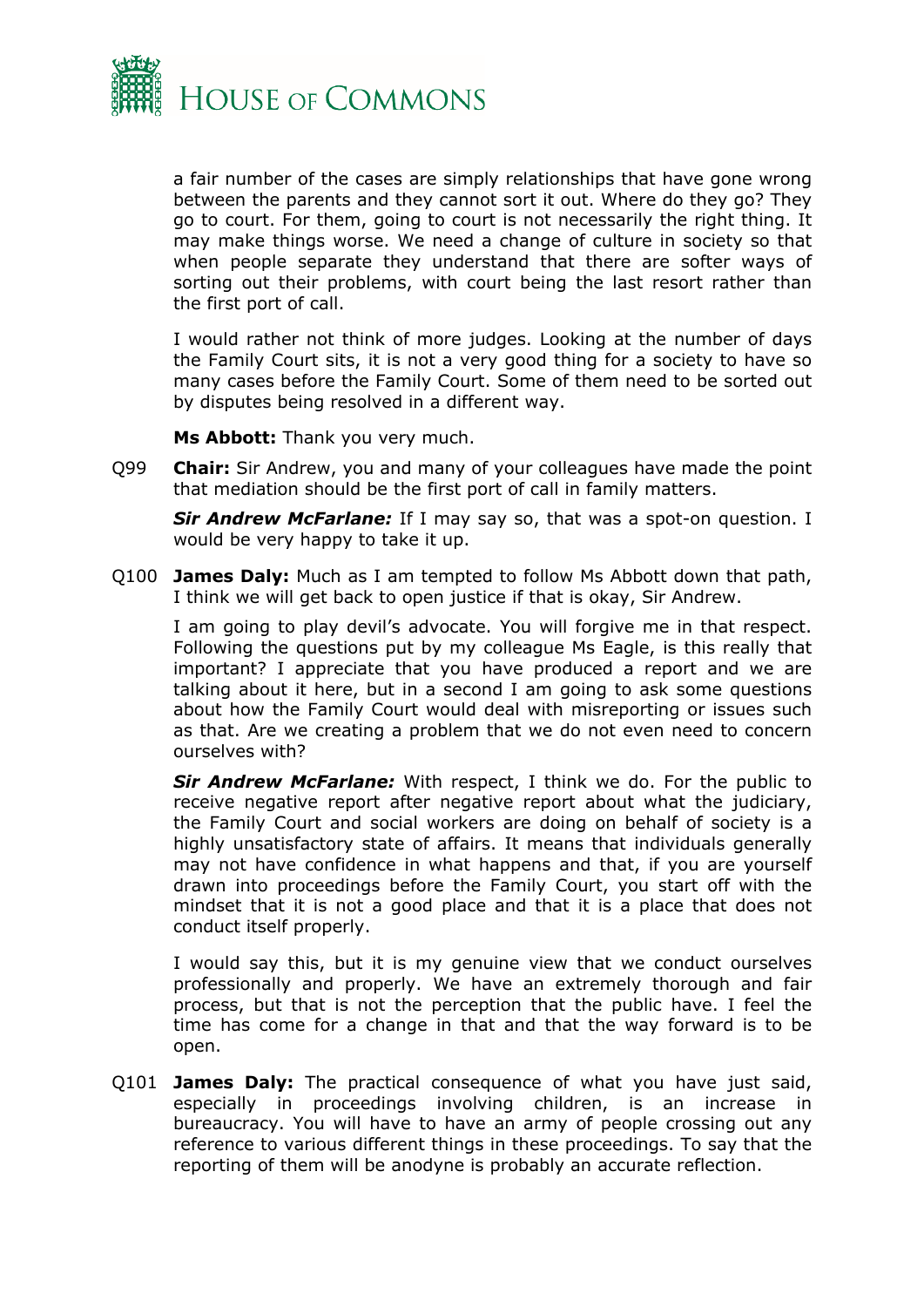

On occasion, I have the very unfortunate habit of watching very ghoulish American TV legal proceedings. You have been talking about the hope that reporters will take this or that view and that this person will do this or that. If transparency is the issue, let us be fully transparent; let people see everything that is going on, because effectively you are saying, "We'll have transparency but only on the court's terms; it will only be what we want you to know about it." Am I being unfair in suggesting that this is the first step towards televised court hearings and all sorts of other things?

*Sir Andrew McFarlane:* It is not a first step towards televised court hearings. As I have made plain, I am not recommending that the public generally should come in, and televising them would obviously be a technical version of that. It is reporting by professional accredited journalists, or lawyers who report through legal blogs, who come in and observe and then give an account of what they have observed, so it is very different from fly on the wall.

Q102 **James Daly:** I understand that. It is just that, when we talk about open justice, for people listening to this it is partially open justice; it is not complete open justice. If whoever is reporting it misrepresented the work of the Family Court, what action would the court itself be able to take against that organisation or individual?

*Sir Andrew McFarlane:* It depends on the misrepresentation. Obviously, it is for the journalist to decide whether they report anything or, if they report something, which bits of what they have seen they report. If it is untruthful or inaccurate, I hope to establish mechanisms, certainly lines of communication, with national and local editors that would be able to address that and correct it.

Q103 **James Daly:** For example, you do not want them to be giving opinions on the evidence they have heard; you simply want them to repeat the facts, essentially verbatim, that they have heard in court and not take any other viewpoint on what they have heard.

*Sir Andrew McFarlane:* I have not said anything about opinions. Part of reporting the facts, should they justify an opinion, would inevitably generate opinions. At the moment, there are lots of opinions in the media about the toppling of the statue in Bristol. I think it is inevitable that, if there is reporting of a case, people will form opinions and journalists will write opinion pieces about some of those cases.

Q104 **James Daly:** If reporting that may well be completely innocent or accidental in terms of some of the information being put out leads to the identification of a child, what can be done to stop that? What can be done to get back that information or take action against the organisation? Once it is out there it is out there, isn't it?

*Sir Andrew McFarlane:* Once it is out there, it is out there. If it was deliberate identification, it would still be in breach of section 12 and you would be able to take action, but you are right that once it is out there it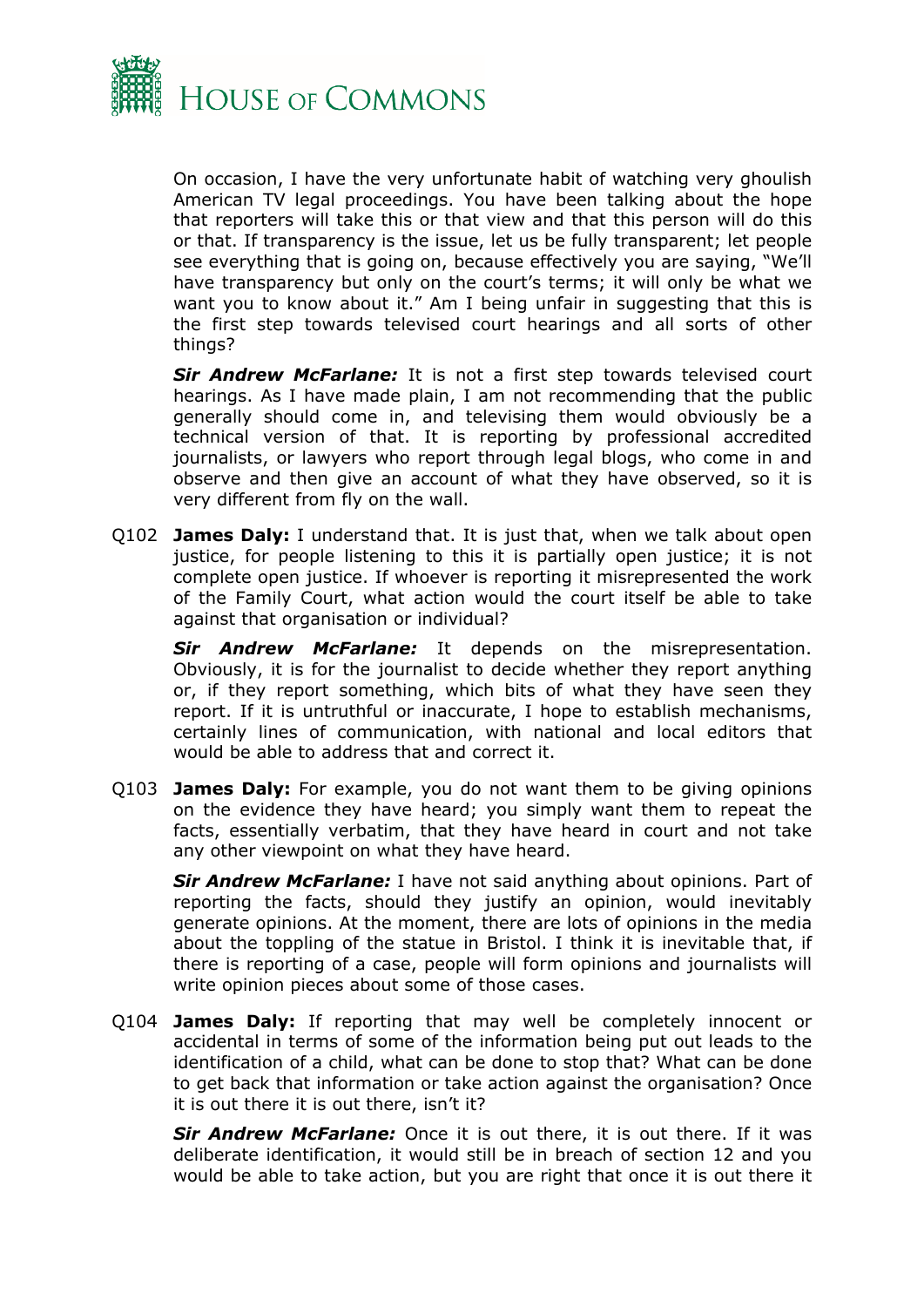

is out there, so the approach must be as careful as one can be not to put it out there.

I do not disagree that anonymisation of the judgments involves some additional, maybe substantial, element of bureaucracy, but one way forward is to encourage judges not to put identifying information into the judgment in the first place. If you get into the mindset of thinking, "In my judgment I will not be mentioning the school, which hospital it was and this, that and the other," that makes the task of anonymisation much easier because it has not been mentioned in the first place.

Q105 **James Daly:** The report recommends that all family judges publish anonymised versions of at least 10% of their judgments each year. First, why is it not 15% or 20%, or whatever the figure may be? Secondly, when you say, "publish their judgments," is that just as a matter of course? This is a genuine question. Would it just be 10% of the total number of their judgments that they published if they thought it was in the public interest?

*Sir Andrew McFarlane:* I have to drill down to the detail. As I said a short time ago, it is 10% because 10% is very significantly more than we are doing at the moment, and we are not doing anything like that because it is simply too much for the system. I think 10% is the proportionate place to start. If I said 100% or 50%, it would be so beyond the capacity of the system to contemplate doing it that it would never happen. Choosing what is published would be partly up to the judge, but I would be keen for it to be fairly random. I think there is an interest in the public being able to see not only the highly sensational cases, or cases that might be unusual, but the ordinary business of the court.

Q106 **James Daly:** It would have to be the judge who made that decision. Having met a lot of judges in my life, I do not think they would take kindly to other people telling them what to do.

*Sir Andrew McFarlane:* It would have to be the judge. Only the judge would be well placed to understand whether it was right and safe to publish.

Q107 **James Daly:** What are the biggest practical barriers to implementing the changes? Are judges one of those things?

*Sir Andrew McFarlane:* There is a range of practical barriers. What I am recommending is new stuff, so there is a need to talk it through with journalists, judges, court staff, court users and young people to understand what is involved. We have to think it through and how we are going to do it and, hopefully, all walk together along the route I have charted. I do not see any particular practical reason that is either insuperable or will be a major problem. It is a culture change, so it is more a matter of trying to draw everyone together and indicate, as I am doing, the direction that I as president wish to follow and—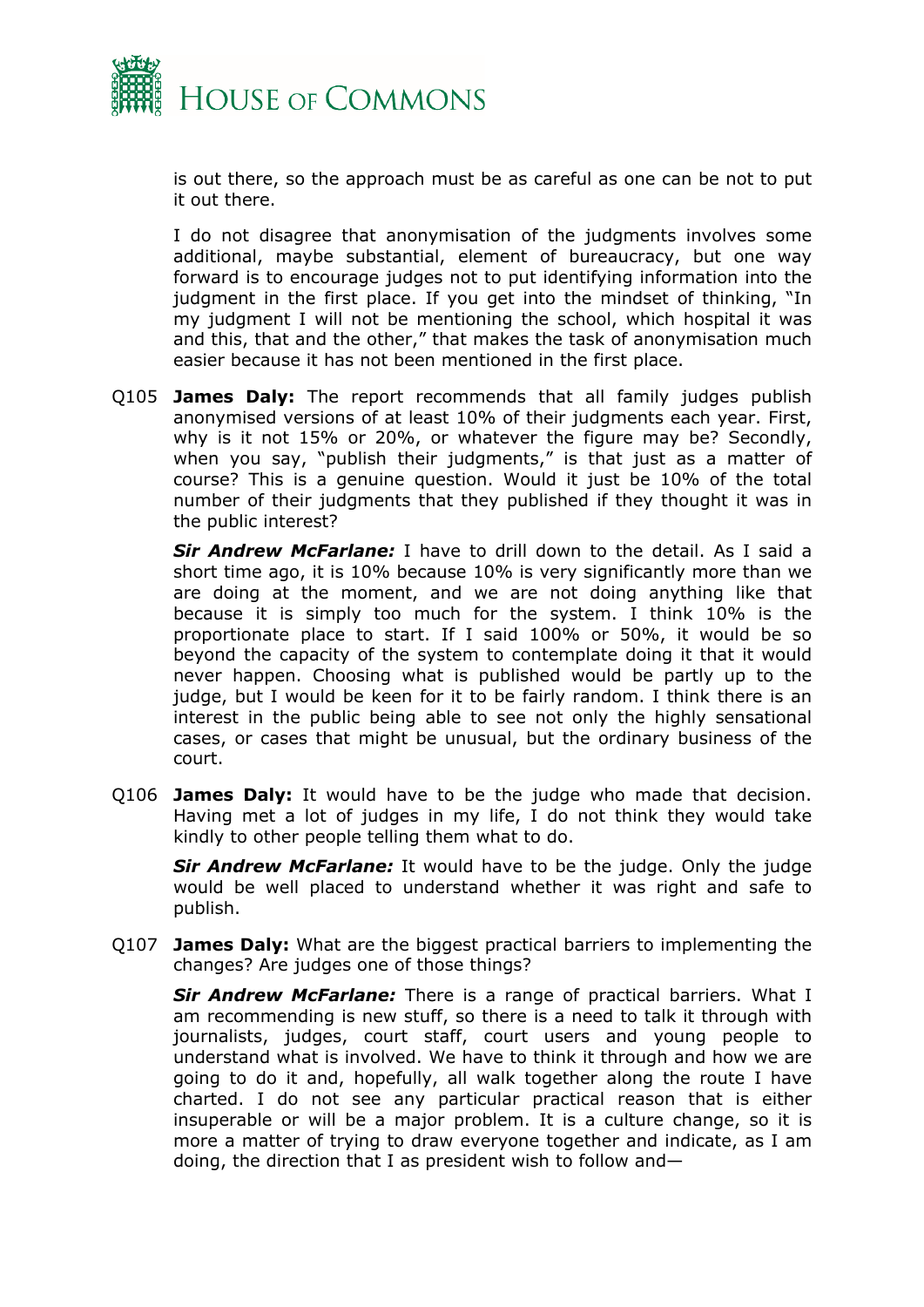

Q108 **James Daly:** Are you the regulator? If a judge does not do 10% but 8%, are you the person who checks on that?

*Sir Andrew McFarlane:* No. It is encouragement. Judges are independent. There is no direct line management.

**James Daly:** Thank you very much.

Q109 **Dr Mullan:** Sir Andrew, I want to pick up your remarks about the negative reporting that takes place at the moment and your expectation that transparency might balance that. The only challenge that occurs to me is that in my experience the media are not particularly interested in reporting the ordinary, well-run uncontroversial hearing, so potentially could you end up in a situation of much wider reporting of the most controversial and difficult cases and a lower level of public confidence in the system?

*Sir Andrew McFarlane:* I don't know. I am sure you are right that there is no news value in "Family Court works well shock." This is what goes on.

If a case was particularly difficult, unusual or sensational, I would hope the reporting of it would nevertheless show that the Family Court dealt with it professionally, properly and proportionately, so the fact that it was an awful case would not mean that the view people had of the way the court dealt with it was itself negative. That is what I would hope.

Q110 **Paul Maynard:** I have sat very quietly listening. Just taking a step back, listening to your ideas and arguments, do you think that what you propose is more about defending the integrity of the court, the reputation of the Family Court and the quality of service it provides, rather than enhancing the quality of justice and the experience of those utilising the court to resolve their disputes? How do you balance the two? There seems to be quite a defensive mechanism: "We are misunderstood. We need more transparency to be better understood and protect our reputation."

*Sir Andrew McFarlane:* Obviously, part of what I have said is that, but the reason for saying it is not about judges or the court wanting to have its reputation protected; it is that, as I have said a number of times, I think the public have a legitimate interest in understanding what we do because we are doing it on behalf of society.

If we decide in a case that someone should or should not see their children, or whatever it might be, we are drawing a line. I think society has a legitimate interest in understanding much more about that because we do it on behalf of society. I also think it would feed into what I said earlier about the need to educate the public generally about what to do if you end up separating from your partner and there is a row about your children. I think there is a real public benefit in doing this. It is not about the court being defensive. The worry—the other side of the balance—is that there will be an impact on the ability of the court to administer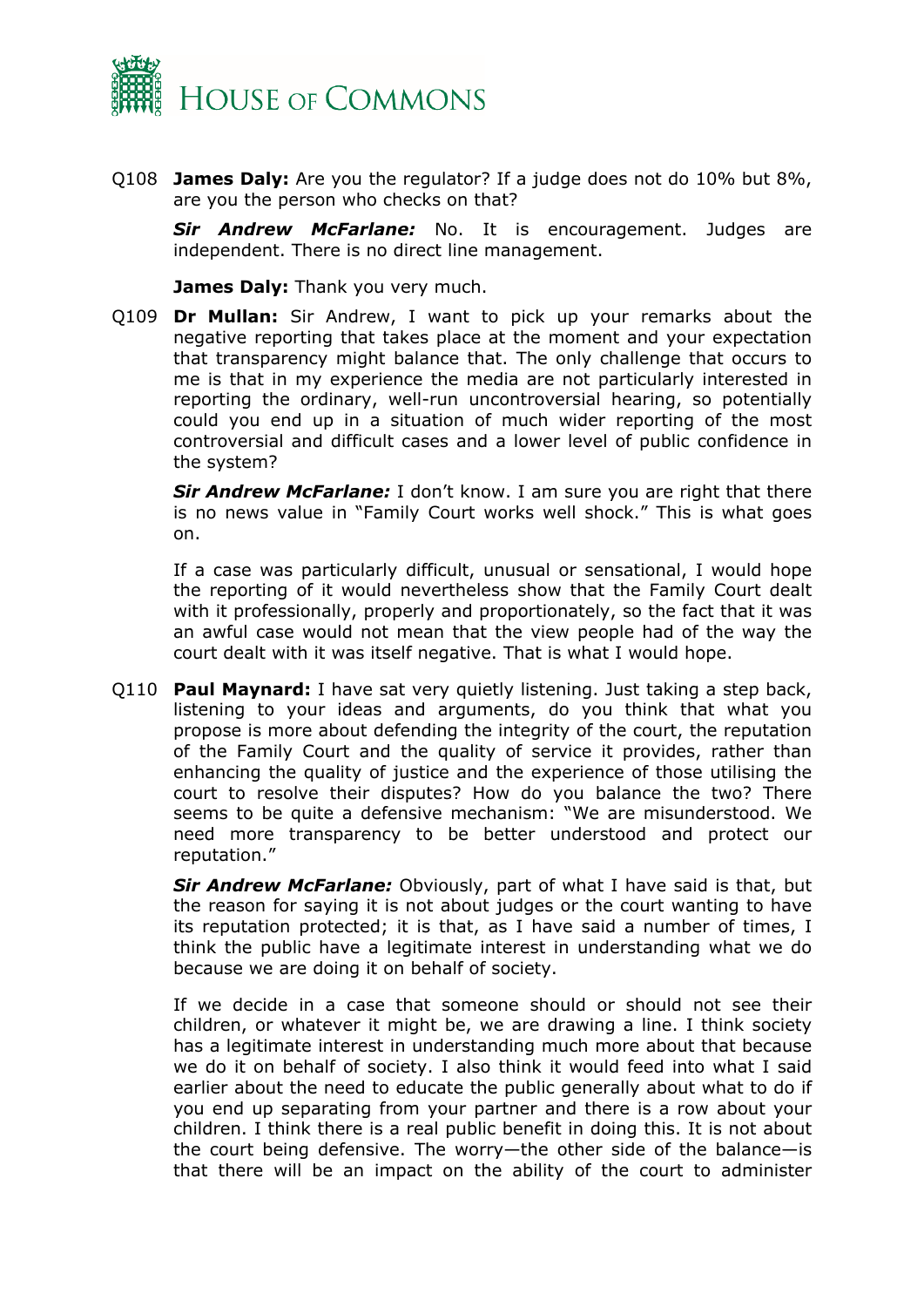

justice, partly in the sense I referred to earlier, in that if there is a risk of publicity it may inhibit witnesses from being as frank as they ought to be for the benefit of themselves and their children.

If society has a negative view about part of the justice system, that itself is not good for justice, and open justice is a sound constitutional principle because it enhances justice. I do not think it happens, or if it does it happens rarely, that where judges are used to sitting in private it might encourage less good practice. That is not good for justice. Sitting in a system that is more open is a healthy thing for justice in my view.

Q111 **Paul Maynard:** Without leading the witness to say what I want him to say, after a period of operation of your revised approach to transparency, would you expect the quality of the justice delivered to be better than what had gone before? Is sunlight the best disinfectant?

*Sir Andrew McFarlane:* Yes. In the round, clearly that is what I would hope.

Q112 **Paul Maynard:** That is what I wanted you to say.

*Sir Andrew McFarlane:* I got there in the end.

Q113 **Chair:** Understood. The next steps for implementation would be what?

*Sir Andrew McFarlane:* We have got on with it. The report was published in October. We have set up the TIG—everything has an acronym—the transparency implementation group, which is about 30 people from different agencies split into four groups. One is looking at how we pilot it; one is looking at relationships with the media; one is looking at the anonymisation of judgments; and another is dealing with data collection. They will now start in earnest. They are all on slightly different timescales. It will be quicker to set up communication with the media, but I am keen to get on with it.

Q114 **Chair:** I note, too, that you say it will be a positive move for the designated family judge to invite local Members of Parliament to the family courts. Certain Members would be very happy to do that. Perhaps that deserves a bit of publicity too.

*Sir Andrew McFarlane:* I think we just need to be more open more generally.

Q115 **Chair:** Will that be rolled out? You will encourage them to take the initiative and contact their Member of Parliament.

#### *Sir Andrew McFarlane:* Yes.

Q116 **Chair:** We look forward to that.

*Sir Andrew McFarlane:* I suspect every Member of Parliament knows about the Family Court. I am keen for Members of Parliament to understand what we do more thoroughly than they have been able to thus far.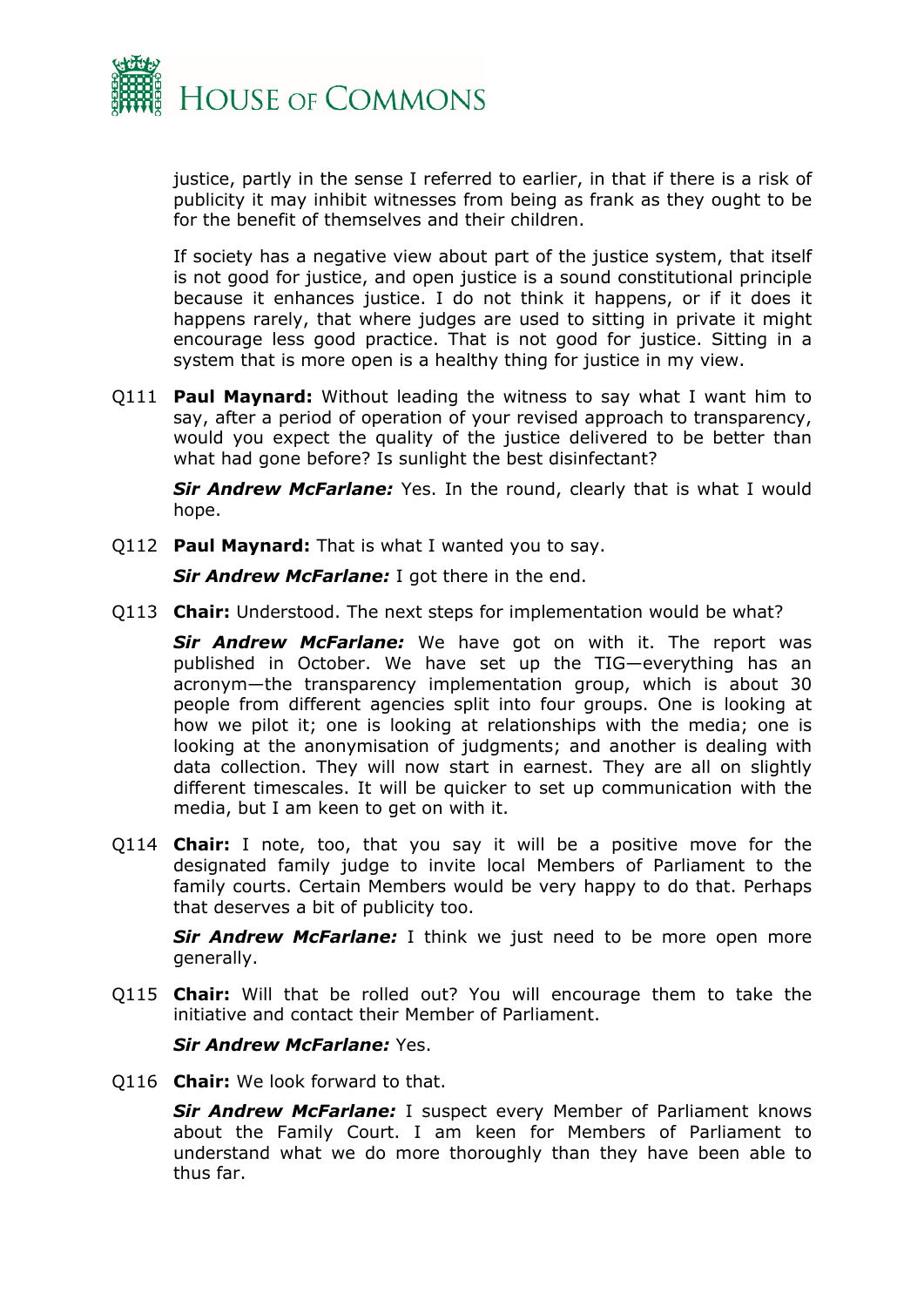

Q117 **Chair:** It is a long time since I did undefended divorces. That's for sure.

*Sir Andrew McFarlane:* It is never too late to come back.

**Chair:** Indeed. Sir Andrew, thank you very much for your time and evidence. It is very much appreciated. We are very grateful to you.

### Examination of witnesses

Witnesses: John Battle and Dr Byrom.

Q118 **Chair:** Welcome to our second panel. You were very patient. Thank you very much, Mr Battle and Dr Byrom. It is good to see you, Mr Battle, and it is good to see you again, Dr Byrom. You have helped us in the past. Are there any particular declarations that anybody wants to make?

**Rob Butler:** Yes. Mr Battle may remember that many years ago I was a newscaster at ITN and John was the lawyer who often stood over my shoulder to make sure I was not libelling anyone before I read it out loud.

**Chair:** I will not ask how busy you were kept.

**John Battle:** You were a very good reporter, Rob. That's for sure.

**Rob Butler:** Thank you very much.

Q119 **Chair:** Thank you very much, both of you, for coming. Can you introduce yourselves for the record, please?

**Dr Byrom:** I am Dr Natalie Byrom. I am director of research at the Legal Education Foundation, which is an independent grant-making trust. Between 2018 and 2020, I was expert adviser to the Courts Service on open data. For full disclosure, I was also recently appointed as data expert to the President of the Family Division's transparency implementation group.

*John Battle:* My name is John Battle. I have been an employed barrister for nearly 30 years in newspapers and 20 years at ITN, where I am the head of legal and compliance. I am also the chair of the Media Lawyers Association, and I have been involved in the project for broadcasting the courts.

Q120 **Chair:** Thank you all very much. In broad terms, as far as you are concerned, what is this principle of open justice that we talk about? It sounds like a very grand thing: open justice. What, in practical terms, does it mean to you, and why is it important? You heard Mr Daly's question earlier.

**Dr Byrom:** At its most basic level, it refers to the transparency of the legal process, and it encapsulates the idea that the hearing, the evidence, the reasoning and the decisions made in court should be both accessible and intelligible to the public.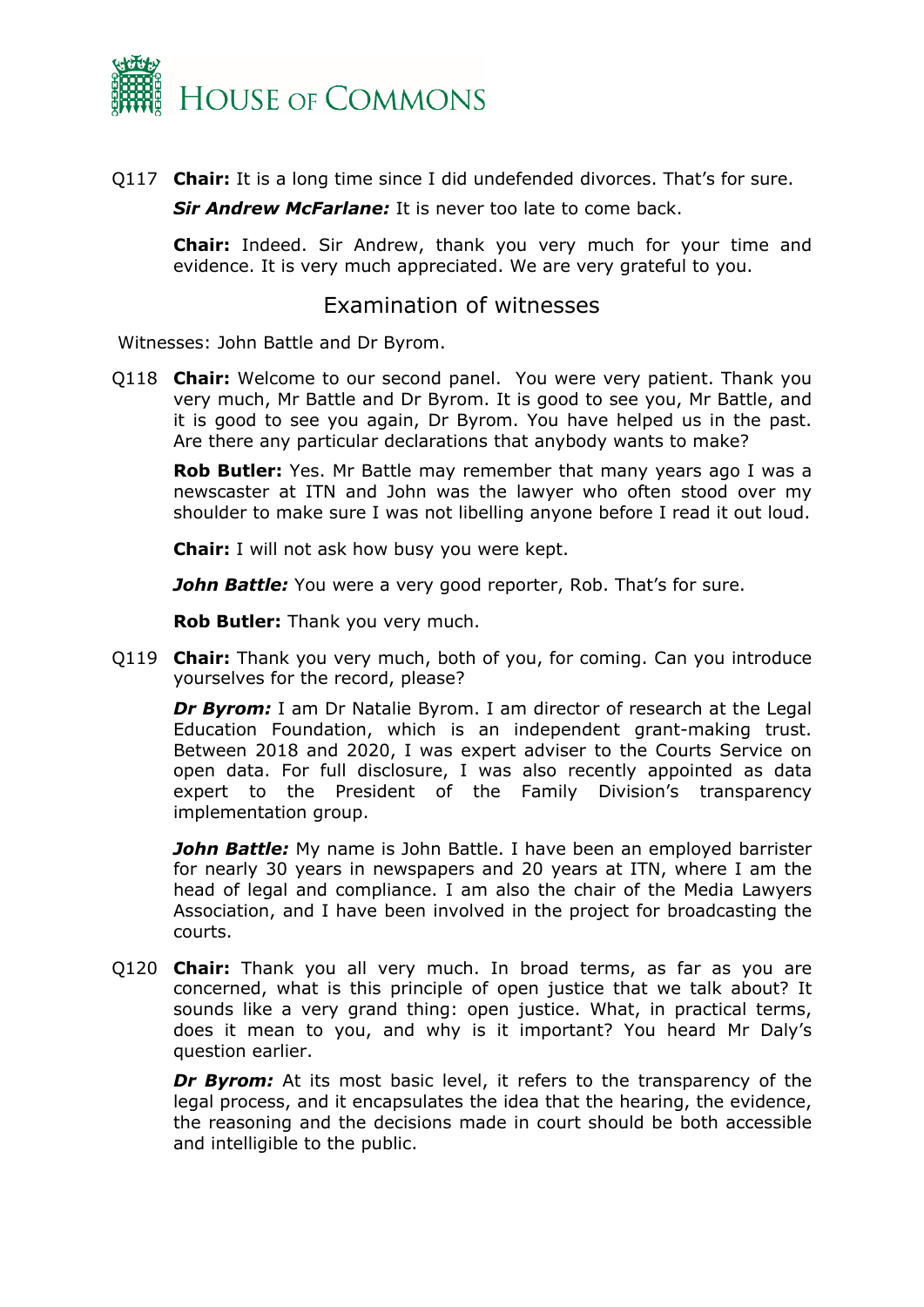

The principle of open justice is so important because it is not an end in itself, but a means to an end, and the ends that it serves are public legal education, judicial accountability, democratic accountability, and promoting trust and confidence in the justice system. It is essential for good policy making; if you do not understand how the law is being applied in our courts, you cannot understand whether it needs to be improved. It is important on a personal level because today, every day, up and down the country in your constituencies, courts make lifechanging decisions on behalf of individuals, whether that is about deciding where a child is going to live, removing someone from their home or protecting communities from crime.

I thank the Committee for holding this inquiry because I have to say that at the moment I am deeply concerned that open justice is under threat. I also think there is a real opportunity for this Committee, and you individually as parliamentarians, to address that threat, first, by encouraging the Courts Service to deliver on the commitments it has made to improve the information that we have about what happens in the justice system, and, secondly, through making sure that a portion of the settlement that the MOJ receives through the spending review is dedicated to putting in place the systems that will be needed to promote open justice in the future.

Q121 **Chair:** What is the nature of the threat, if I can press you?

*Dr Byrom:* The nature of the threat is the fact that we have so little information about what happens to people within our justice system. In 2020, nearly a third of questions that were asked in Parliament of the MOJ could not be answered because they did not hold basic information about the system. That is a state of affairs that cannot be allowed to continue.

Q122 **Chair:** It is a lack of data, which you have mentioned to us before. Thanks.

*Dr Byrom:* Essentially, yes. Thank you.

Q123 **Chair:** Mr Battle?

**John Battle:** For me, open justice is about information, about ensuring that the public are informed about what is going on in the court. The main way that happens is information through reporting in the media. It is important on many levels: first, for justice, to ensure that justice is seen to be done and that people have faith and trust in the system, and secondly, on a more micro level, recognising the facts and issues going on in a case and seeing whether a fair outcome was achieved. From a big-picture level, it is important for trust in the system and the rule of law that people know what is going on.

The other part of this equation is, essentially, the role of the reporter and the media to check the process, to make sure that there is some audit of what is happening. You referred to the famous Scott *v.* Scott case. The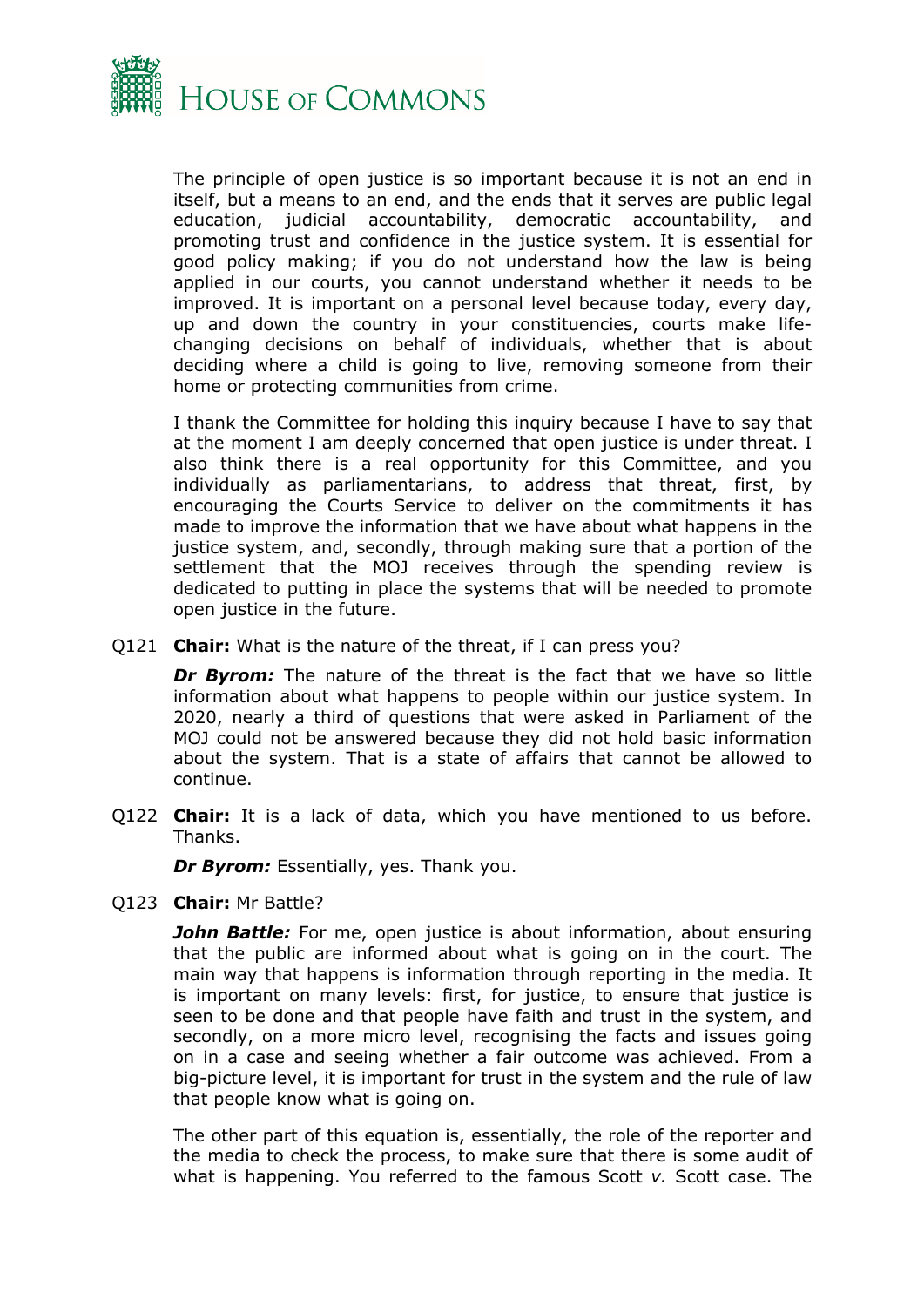

purpose is a trial within a trial to ensure that the case itself is on trial so that there is fairness and justice is achieved. That is really what openness is about: to ensure that justice is achieved and to ensure that the process itself is fair. The means to do that are to inform the public through reporting. That is really important. Justice is the most important principle, but seeing justice done, I would say, is the second most important principle.

**Chair:** That is very helpful.

Q124 **Rob Butler:** Broadly, how do you think open justice and court reporting have been affected by the changing nature of the media and the increasing reliance on digital technology? Dr Byrom, can I start with you, please?

*Dr Byrom:* Absolutely. If we are talking about the digital technology that is being adopted by the Courts Service, we are seeing the creation of new end-to-end processes that fundamentally test the way in which open justice has traditionally been delivered through reporters sitting in physical courtrooms and writing down and publishing what happens. There is a risk that, in the absence of new strategies such as collecting and publishing more detailed information about those processes and the outcomes that are secured, the justice system may become less transparent over time.

In tandem, we are also seeing, as in much of society, increased demand for producing more data, and we have seen that in the justice scorecards that the Lord Chancellor has just published and the HMCTS's own data strategy, which leans heavily on "We're going to publish more of our data." That sounds like a good thing, but I am worried that there is insufficient emphasis being placed on improving the quality, accuracy and completeness of the data and information that is collected at present. That is a real risk, because inadequate information and poorly codified processes for releasing it pose a critical threat to the goals of open justice, such as informed public policy making.

One of the issues is that social media magnify the potential for misinformation to be spread more widely. A high-profile example we saw over the summer was a documentary produced by Channel 4 "Dispatches" that looked at the Family Court and the way it was approaching cases of domestic abuse and the way it was using the concept called "parental alienation". After the documentary was aired, there was a huge storm on Twitter, with two sides of an argument going at each other. The journalist who produced the documentary received huge amounts of abuse from people saying that they had made it seem like all men were abusers. The problem is that, when you do not have the data to contextualise the cases that were used in the documentary, it makes it impossible to have an accurate and informed debate about whether or not the Family Court is approaching the issues in that way, and that is why it matters so much.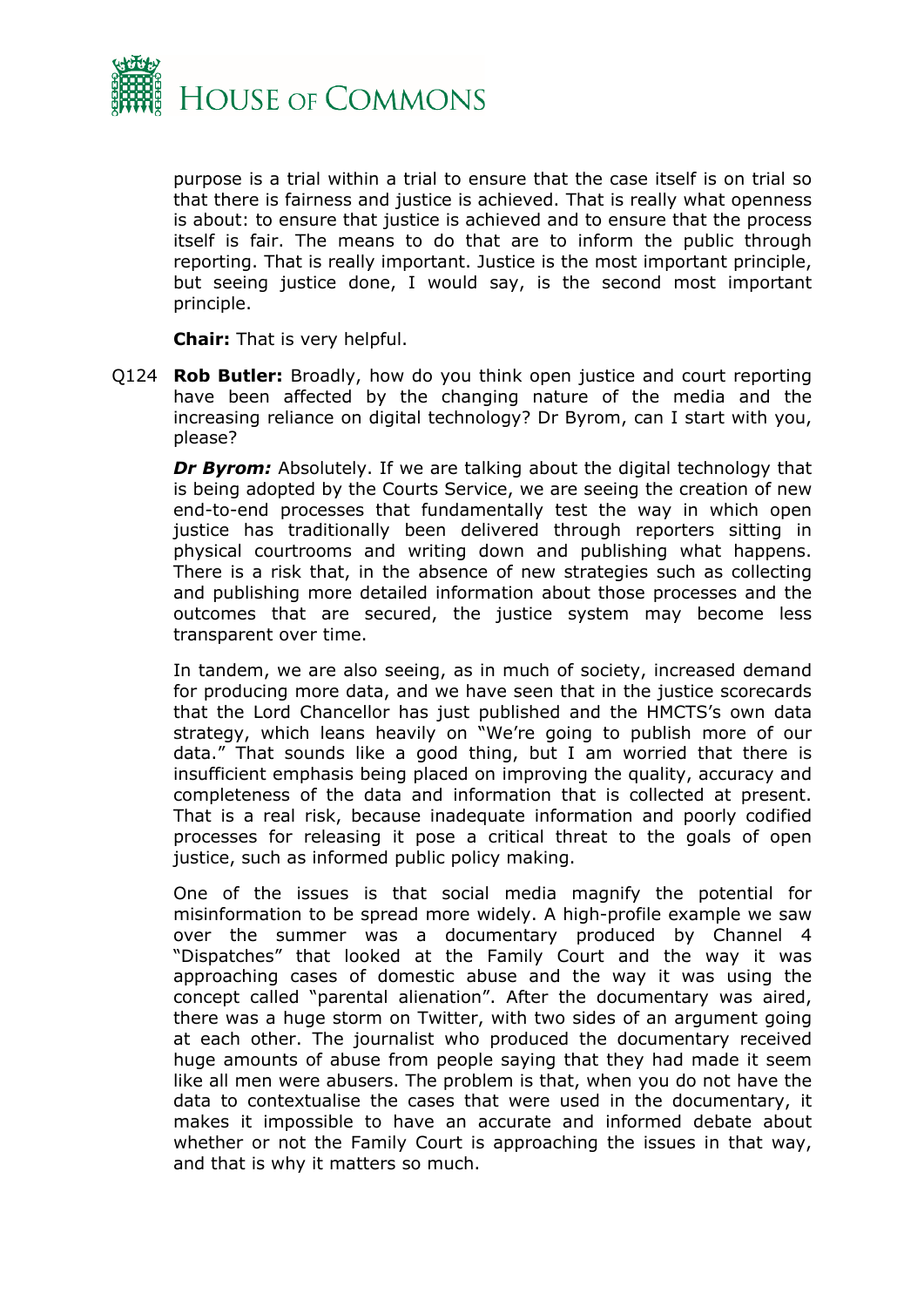

Q125 **Rob Butler:** Mr Battle, how do you think open justice has been impacted by the changing nature of the media, and it has changed a huge amount, as you and I both know from our own experiences, and indeed by the increased reliance on digital technology, whether that is digital technology in the courts or digital technology in the media?

*John Battle:* One of the main points I want to make is that it is not all doom and gloom. Some really good initiatives have taken place in the last 10 years to use digital technology. For example, reporters can tweet from court now. They can bring laptops into court. There has been some filming in the courts, in the Supreme Court and the Court of Appeal. There is filming in many public inquests. We also receive court injunctions electronically. The stakeholders, whether in the Ministry of Justice, the judiciary, police or CPS, recognise that openness is important.

In more recent times, in terms of digitalisation and issues on the ground, there has been wide use of the court video platform during the pandemic. It has worked pretty well. It has sometimes been hit and miss as to whether it has been completely effective. The areas where it has not worked are, for example, where the link did not work, the court sat at a slightly different time from what was appointed or the camera was not pointed in the right direction, but it has been a step forward. It is important to recognise that there have been some real changes in reporting, and the days of reporters standing outside the court and saying, "It all happened inside there," and a van going past with the prisoner inside and then the scales of justice, are gone.

One of the other areas where it has made a change was something called the CPS media protocol. I think Lord Macdonald brought it forward in 2005 when he was the DPP. It meant that material shown in the court before the jury is now given to the media to show. There have been some changes, but there certainly could be improvements. I am more than happy to speak about them now or at a later point.

Q126 **Rob Butler:** I will come on to some of those, if I may. I am glad that you have brought out the balance on both sides. How do you think open justice has been affected by changes in the ways that news is gathered more widely? You will be vividly aware that there are far fewer journalists in pretty much any newsroom, whether it is print, local or national, or broadcast, than there were 10 or 20 years ago. There are fewer people having to generate the same amount, if not a greater amount, of content. There are definitely far fewer specialist legal or court journalists. What impact has all of that had on open justice?

*John Battle:* You are right; overall, there is less reporting of the courts than there was. We have to grapple with that fact. It is not the same as it was 20 years ago when there was less information on social media and online that people were competing with. Why has that happened? Partly because the media are looking at other areas. As you say, there is a decline in the number of court reporters. Having said that, there is still intense interest in court reporting. One of our bulletins usually covers a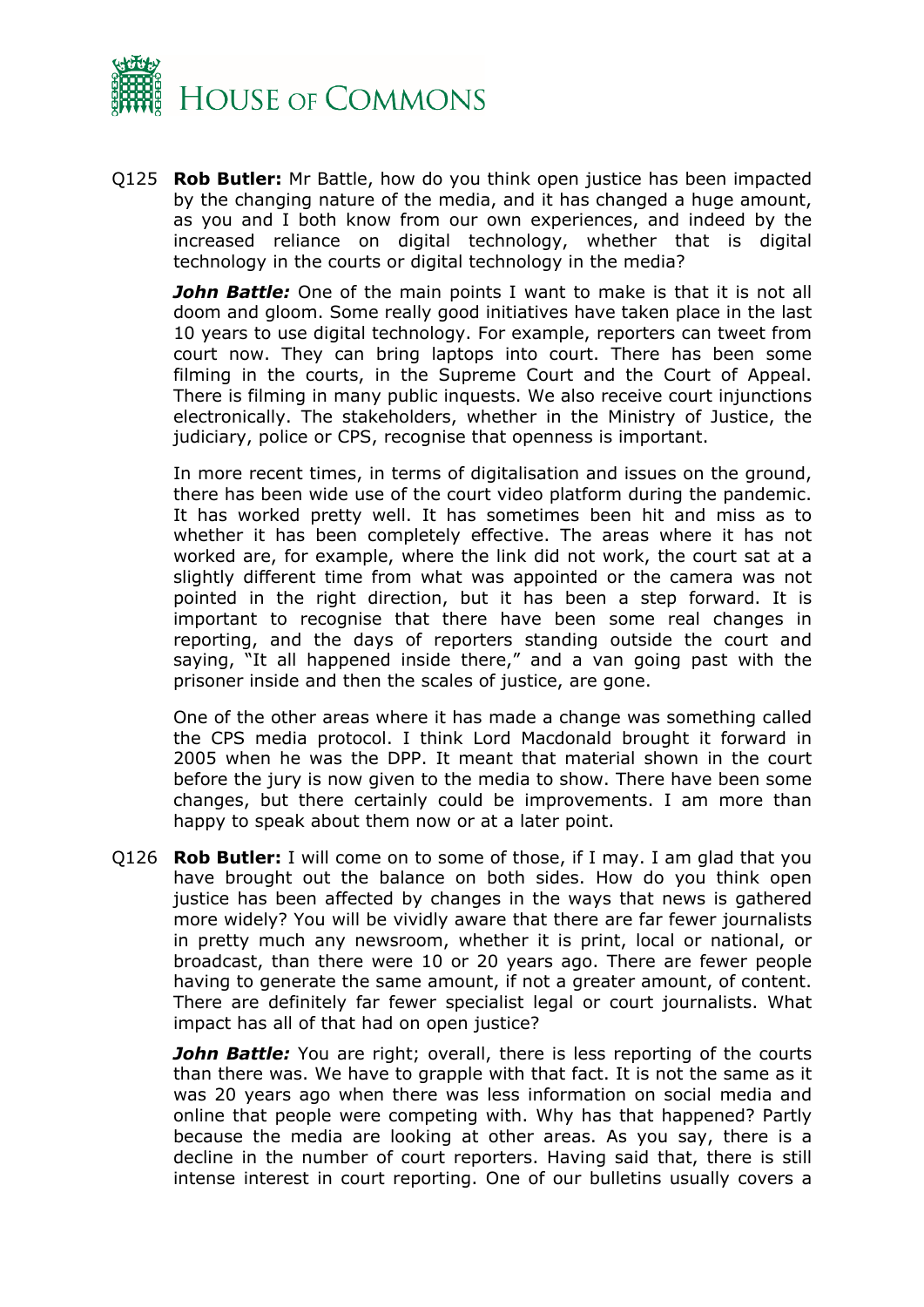

court case within it. The real difference, I think, was the CPS media protocol that then allowed footage to be shown.

If you are given information, images or material from the courts, it is much more likely that you are going to report on it. If you are locked out at the door or you are not given information about what is happening inside, there will be a chilling effect. The more information we have, the more we are going to report. I can attest that there have been cases when we have had images and information from the courts showing what happened there where if we had not had that—for example, a CCTV image—we would not have reported it. If you get more information, you report more.

Q127 **Rob Butler:** But isn't there an inherent challenge in what you have just described? Correct me if I am misinterpreting this, but what you are almost saying is, if the Old Bailey is able to present you with some great video evidence that has been used in a trial and would make a brilliant story for ITN, which is a national television news outlet, that is all well and good, but local newspapers such as *The Bucks Herald* in my constituency of Aylesbury will no longer have a reporter sitting in the local magistrates court covering the panoply of all the local cases—let's remember that 95%, if not more, of criminal cases are decided in the magistrates court—that used to give people a very good flavour of what was going on in terms of justice more widely. If we are talking about open justice at its broadest, where are we as a result of those changes?

**John Battle:** I think you make a fair point. The changes benefit the national media, and local reporting has reduced. The openness, generally, in information like documentation or video can be used. I know, for example, that in ITV news, we have a big regional set-up. I am involved in the attempts to film sentencing in the Crown court, and there has been a real interest from regional news in that. If you have courts in Manchester, Bristol or Norwich where a sentencing will be filmed, that will provide information for the local reporters. The PA plays a big role in ensuring that local newspapers are properly given information as to what is happening in the courts. You are right; it is not perfect, and we have to be realistic.

Q128 **Rob Butler:** The PA is the Press Association. Interestingly, we had one of their reporters giving evidence to us earlier on. Even they have shrunk their coverage. It is useful to have that context.

Dr Byrom, what do you think about the idea of the balance between local reporting and the number of journalists that are available in terms of getting access to justice, albeit it is not, in such a nuanced way, the data you specialise in, but for people having a general understanding of what is going on?

**Dr Byrom:** At the foundation, we have been really interested in how we might encourage more because we see the media as playing such a critical role in public legal education about justice system processes.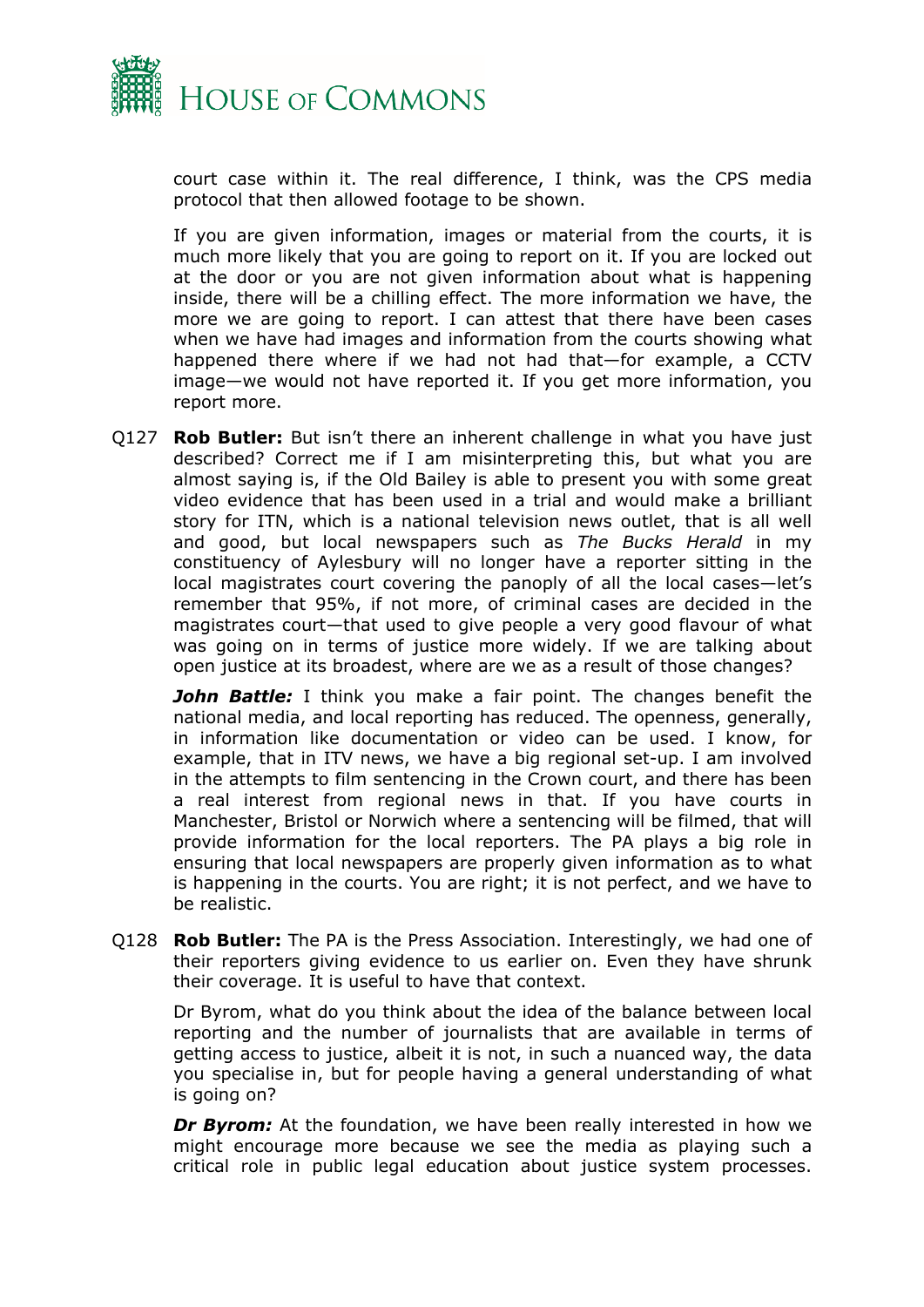

Although we had no editorial control over the output, we funded the Bureau of Investigative Journalism, which did a fantastic piece of work looking at what the impact of the pandemic had been on arrangements in the housing court and what happened to people who had been subject to that. It required additional funding to resource those local reporters.

As John mentioned, it is not all doom and gloom. Often, you get the idea that the media are only interested in reporting cases where there is a sensational aspect, but where we were able to fund the kind of investigative journalism that looked at what was happening to people on the ground, it made coverage on the BBC across lunchtime and the evening news. There is a danger that the media in general underestimate public interest in what happens in our courts. It is really important.

Q129 **Rob Butler:** Picking you up on one of your earlier points about digital technology in the courts—the courts provision and the idea that people would log on to see what is going on in a court—is there not an argument that that could increase open justice, to the extent that you could have a reporter who cannot be in five or six different courts physically on the same day, but could log into different digital cases and, therefore, potentially report more broadly than would have been possible otherwise?

**Dr Byrom:** Certainly, in the study I conducted for the Civil Justice Council in 2020, one of the things that we were told by journalists was that remote hearings had made it possible for them to cover far more hearings than would otherwise have been available to them. That is really important. Access to hearings is one part of open justice, but it is just one part. There are a whole range of other issues—access to documents and decisions—and it is important that we look at the picture in the round because one of the big barriers to reporting on cases in courts is the extremely high cost of transcripts. For a trial, it can cost up to £20,000. When you are trying to report in a way that is responsible and abides by all the relevant law around reporting restrictions, having access to accurate information is really important. I cannot understand why, in the context of a billion-pound reform programme, we have seen such lack of focus on how we invest in the kind of infrastructure that is needed to support all those aspects of open justice.

Q130 **Rob Butler:** I want to pick up on the point you just made about what people can and cannot report on. There have been a lot of calls for the public to be able to blog about proceedings where, until now, only journalists have been allowed. Youth cases are a good and simple example. Do you both welcome that, or do you share what, I admit, is my concern—it would be because I was a journalist—that such bloggers will not have had the training in journalistic law that reporters have that tells them what they can and cannot report? That "can and cannot report" is not to try to hide anything from the public; it is to avoid prejudicing proceedings or avoid identifying people who should not be identified because they are entitled to anonymity. On what side of the line do you fall, Mr Battle?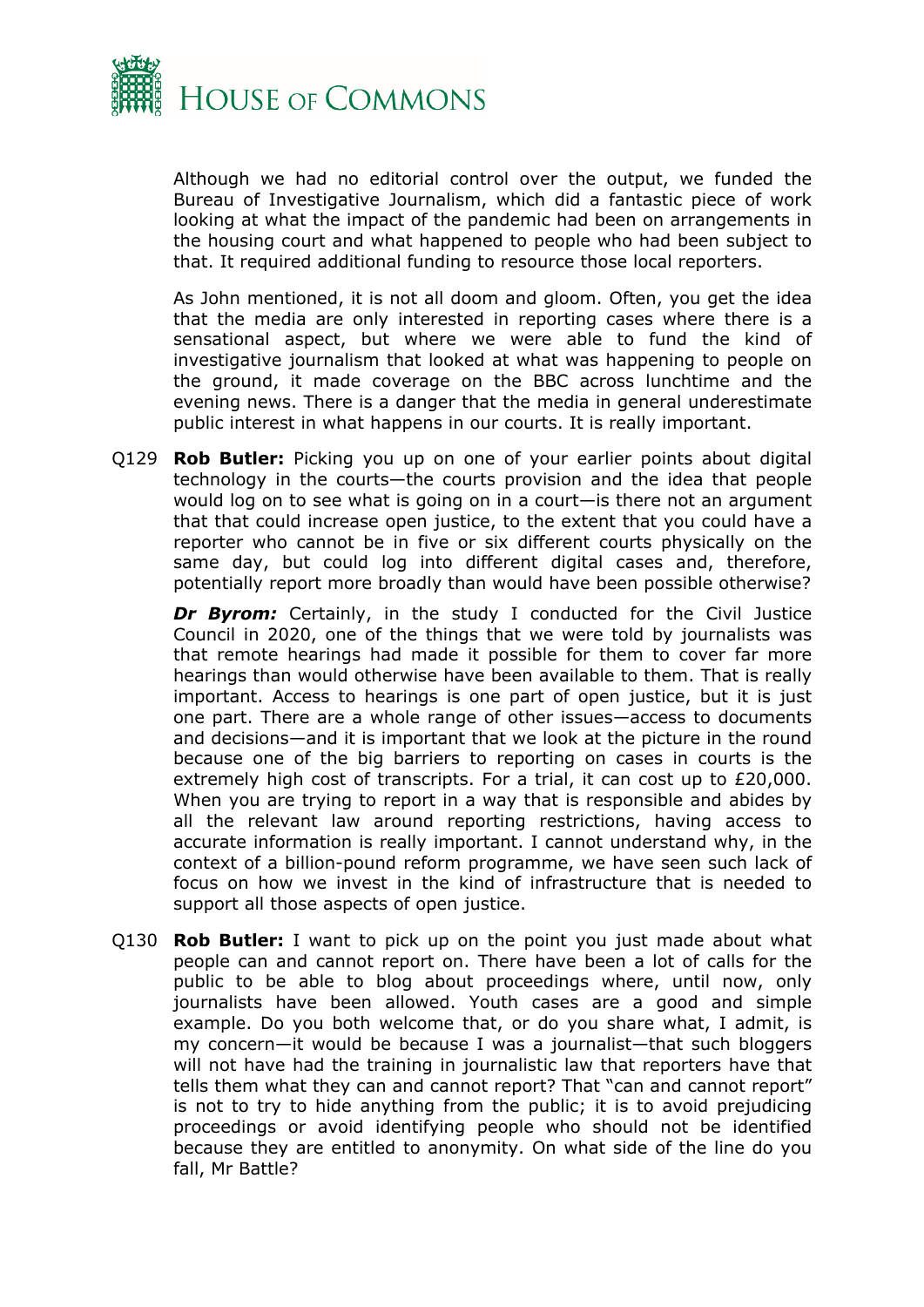

*John Battle:* It is a good distinction to say that the press should be allowed to tweet and put online and on social media what is in the court. The balance at the moment is correct. In order for the public to do it, you need to get special permission from the judge.

Contempt of court in court reporting is a very technical area of the law. I teach at ITN, and always have, an ongoing session through the National Council for the Training of Journalists, and I do not think you can just go along to court and start reporting. There are dangers of prejudicing the case, dangers of identifying victims and dangers of running ahead of yourself as to what is going to happen in the trial. The distinction at the moment is a good one, and I do not think it should change.

#### Q131 **Rob Butler:** Dr Byrom?

**Dr Byrom:** I tend to agree. It is important that we remember that open justice is not just about journalists. In theory, the doctrine of open justice means that you, I or anyone can walk into a court and observe what happens there, and that is important. When it comes to reporting, it seems sensible that there is proper training in place.

One of the things that is lacking in all these debates is that we do not know enough about what the public think about greater openness, and that is something that the President of the Family Division is very alive to. We need more transparent and effective mechanisms for consulting the public in helping us to understand what they consider acceptable and what the likely impact of increasing the openness of particular parts of the justice system might have on their trust in the justice system. We need similar approaches to those that have been developed in the context of making more health data available, for example, and more public consultation.

Q132 **Rob Butler:** I want to finish my section with a question about the broadcasting of proceedings themselves. Mr Battle, you touched on that. We know that we are going to have the broadcasting of some sentencing remarks in the Crown court. What contribution do you think that will make to open justice, notwithstanding the limitation that Dr Byrom has been highlighting? How far, if any further, would you want to see court proceedings being televised beyond sentencing remarks?

**John Battle:** I have been involved in the filming the courts project for many years. We started off in the Court of Appeal and did a pilot project there. Then the Supreme Court started. When it was first filmed, it moved from here over to Parliament Square. Public inquiries are now filmed regularly as well.

We are hoping to start filming in the Crown court soon. As broadcasters, we can say we are ready to go. We can film in the Crown court; not filming defendants, not filming witnesses, not filming victims or families, but filming the sentencing. I think that will be a good thing for justice. It will be the first time that the public will be able to see in the media the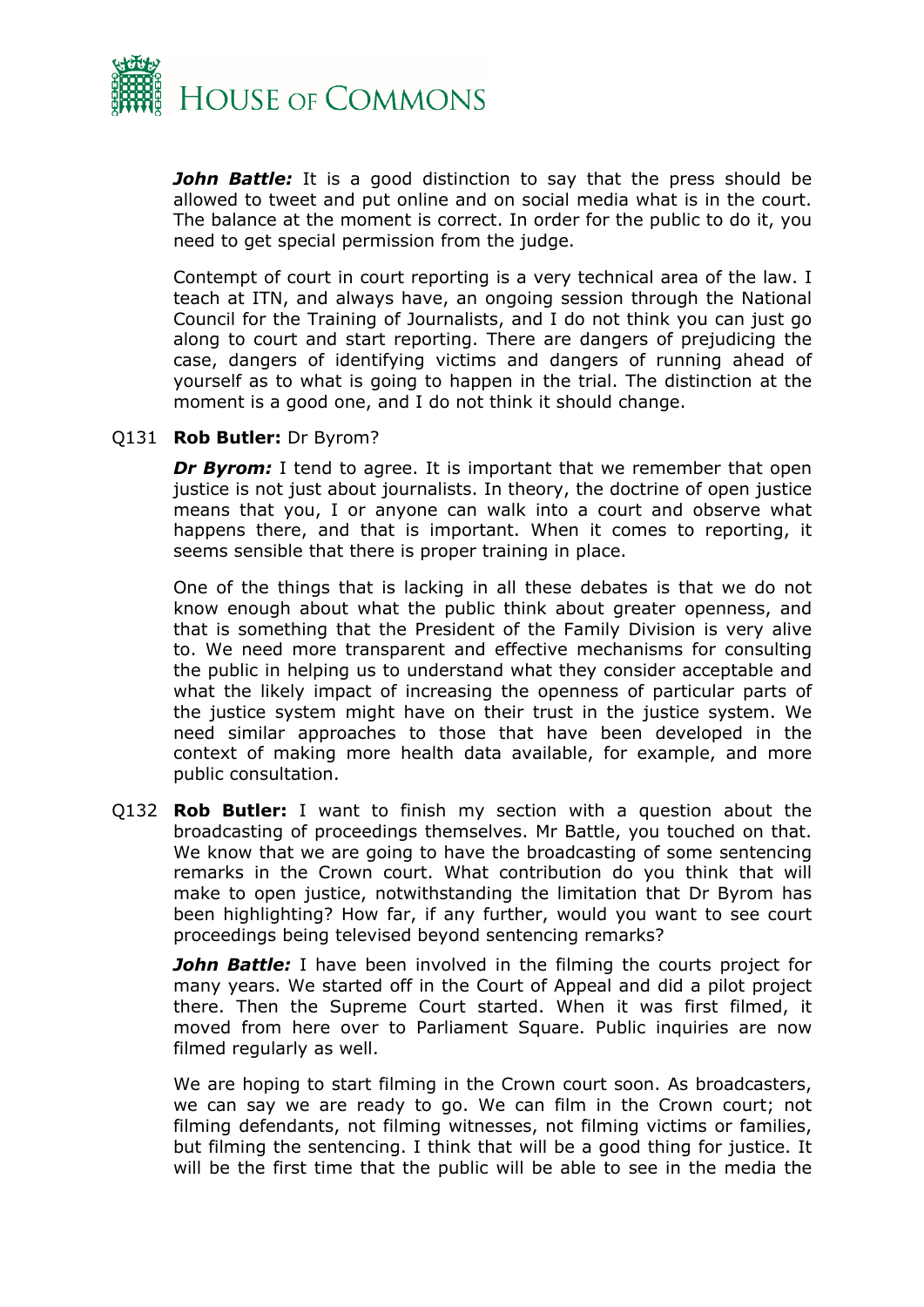

trial court—the main criminal court, the Crown court itself. That is a step in the right direction. There is a good balance. We are not filming everything. We are not filming all the witnesses and so on. It is a good starting point.

There is no reason why many other areas could not be filmed, whether it be the High Court or even the outcome of coroner's inquests. If a coroner was giving a judgment as to the outcome of a particular case that had a matter of public importance attached to it, why should that not be filmed? Clearly, you would take into account the sensitivities involved in the case. If there is a matter of public importance, the starting point, I say, would be that it should be filmed.

I have a couple of quick points about cameras in court and how that has worked. First, it is generally down to the judge whether they film or not. The judge has the right to say no, which is totally understandable. Secondly, there have not been problems, and that is important to recognise. As a lawyer, I always look to the evidence. What is the evidence here? The evidence is that it has worked, trials have not collapsed, there have not been problems in the court, and that is a good thing. Let's build on the evidence and move forward for filming in more courts.

Q133 **Rob Butler:** So that we are absolutely clear, would you want, in the Crown court, to go further than sentencing remarks? At a later stage, would you want to be able to broadcast an entire trial with all the witnesses and so on?

*John Battle:* I think that is some way down the line. As Mr Daly said earlier, there is a difference between partial open justice and absolute open justice. For the time being, I do not think it is likely that it will be a full trial. Let's see where this next step takes us. I envisage that at some point there will be a case where you will be able to see, for example, the opening of the case by prosecution or an image of the defendant in the court. That is perhaps the next step after the filming of sentencing, but it is very much a step at a time.

**Rob Butler:** Thank you very much.

Q134 **Maria Eagle:** I have heard what both of you have said. You have both given examples of some improvements that you noted that have enhanced openness. I have heard from Dr Byrom that there are threats.

I do not really get a sense of what your views are about the current trend. It is all very well having a snapshot and saying, "This is improving and that is getting worse," but what is the trend? Are we moving towards more open justice at a canter? Are things getting worse, and is openness becoming more difficult overall? What is the trend over the last few years and where are we going? Are there particular threats to that?

For example, going online can provide chances to access hearings. If you can set up Zoom for a hearing, perhaps it is easier to get into the hearing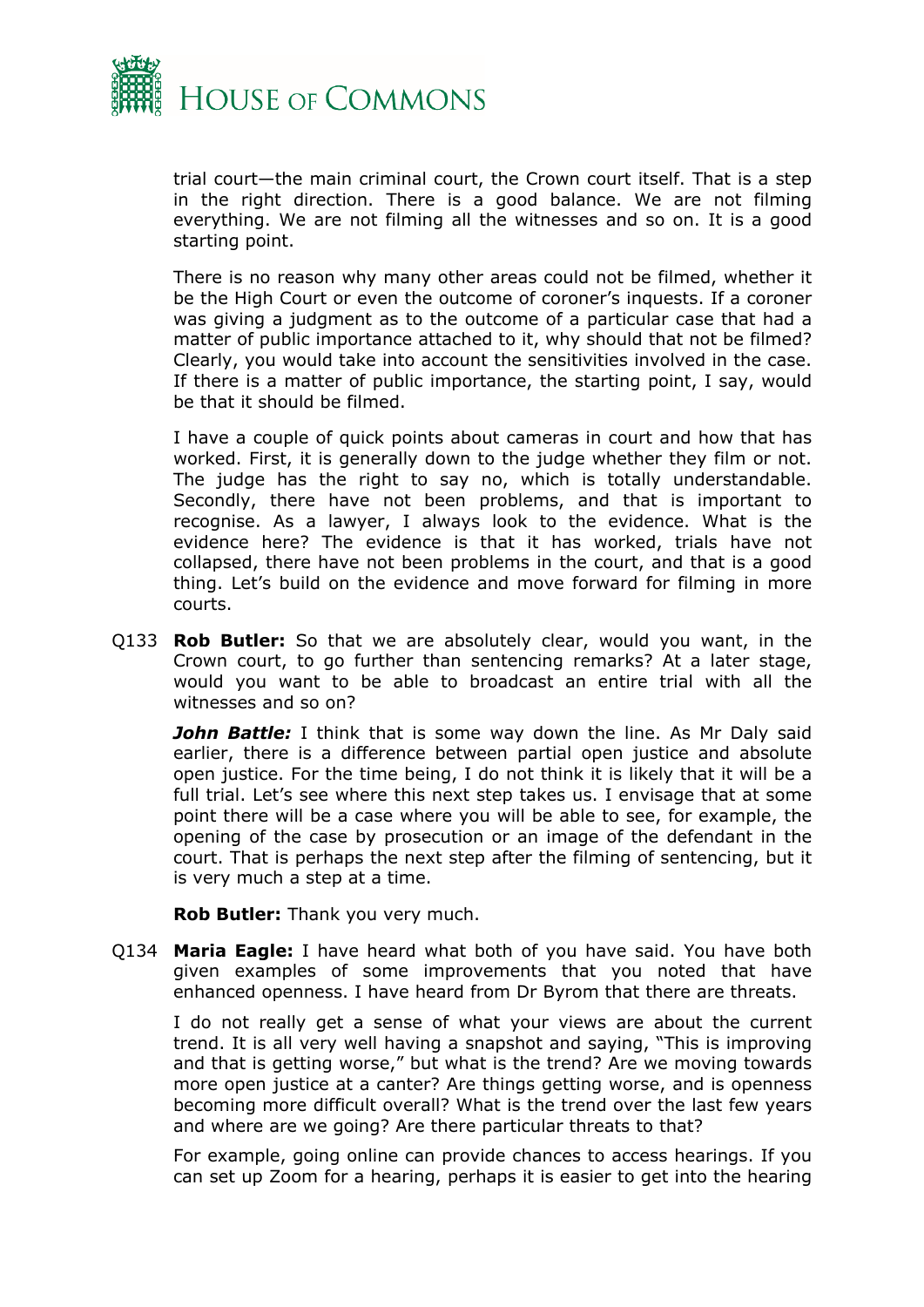

if you are a journalist wanting to report it. Perhaps it is not easier; perhaps it is harder. Can you give me a sense of whether things are improving, what the trend is like, and what the biggest threats are to increasing openness in the future, if that is what you would like to see?

*Dr Byrom:* It is great that we are having this discussion. That is hugely positive. One of the first inquiries that this Committee undertook in 2010 was looking at transparency in the family justice setting. One of the real positives is that we are seeing a lot more attention paid to the fact that we have so little data about our justice system. I did some research before coming to speak to you today. Over the past 17 months, over a fifth of your own reports have drawn attention to the fact that you are unable to effectively scrutinise what happens in the justice system because you do not have information about what is happening to people within it.

You must be tired of me saying this to you by now—as tired as I am of saying it—but if you look at the history of it, we have successive National Audit Office reports, we have the Lammy review, we have the CJC review, we have the Domestic Abuse Commissioner's report, we have the Victims' Commissioner's report, and we even have the independent review of criminal legal aid. In all of those reports, the central message running through them is that we do not understand and we do not have enough basic information about what happens in the system to keep it under review and ensure that it provides the protection to people that is needed.

If you do not mind me saying, Ms Eagle, you were very impressive in front of the Public Accounts Committee. It was great to hear warm words from the permanent secretary about how important data was, but we need to see that backed up now with consistent, credible action. We have the funding. We have the opportunity through the digital reform programme. Frankly, to allow this to slip away without more concrete action would be an act of extreme negligence because we are talking about the steps that need to be taken to preserve open justice not just now but in the future. Once the digital systems are stood up as part of the reform programme, it becomes too expensive and too difficult to retrofit the data collection that is needed. We are seeing good trends in terms of rhetoric, but now is the time for consistent, credible action.

#### Q135 **Maria Eagle:** Thank you. Mr Battle?

*John Battle:* I think the trend is towards more openness, but it is going at too slow a pace. We need a significant commitment to open justice. I do not fear that there will be significant problems. The open justice initiatives that we have had have been successful. We are not always going to get it right as the media, but we try hard to get it right. Also, we are regulated by the Contempt of Court Act and statutory provisions and so on. There is a framework in which we operate.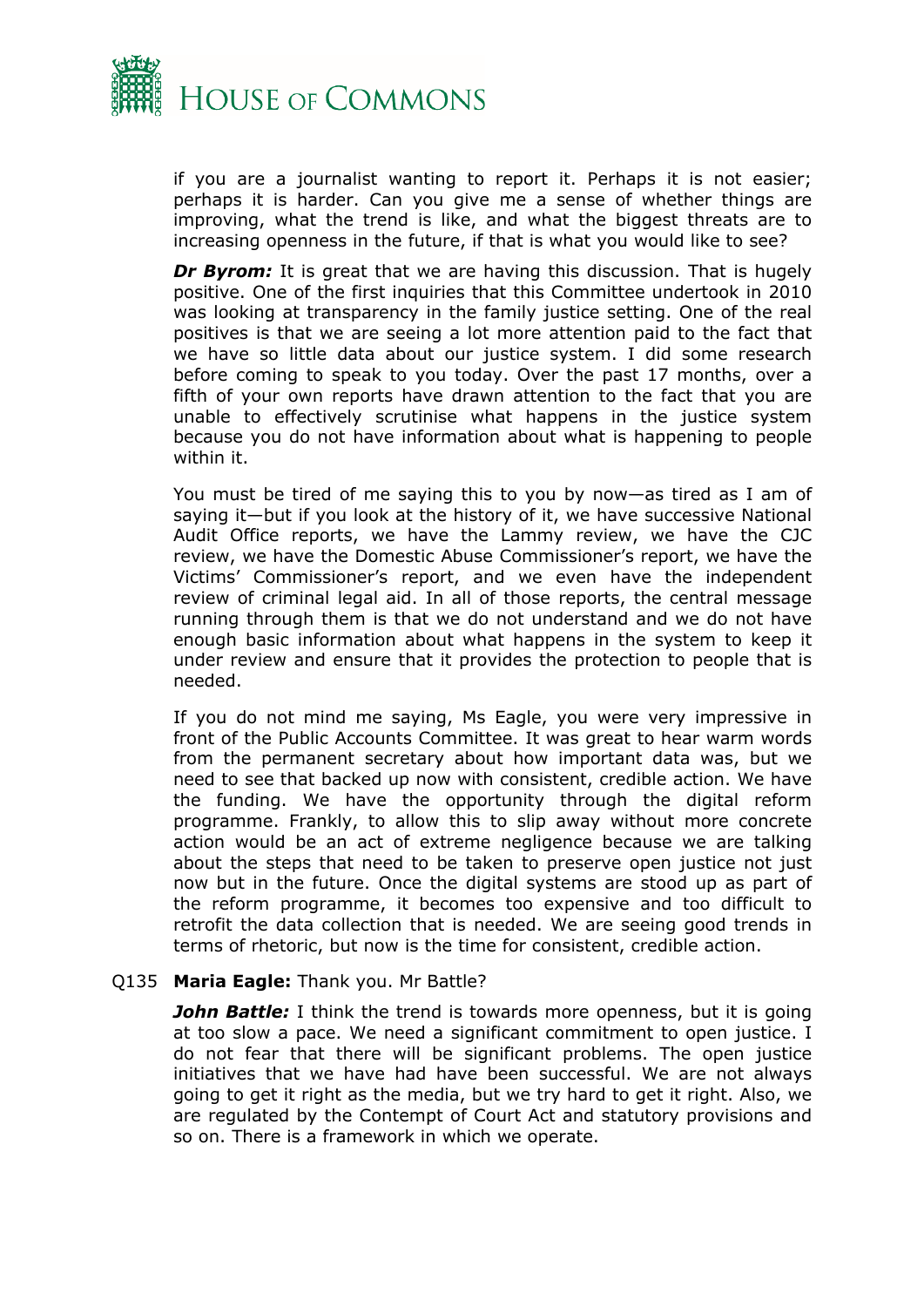

What needs to be done is, essentially, to have more joined-up thinking between the different stakeholders in the system to ensure greater openness. They are all working in the right direction, but it lacks force and a gatekeeper—someone who is moving the openness forward—and that should happen on a number of issues. For example, it does not seem to me right that in 2022 it is very difficult for a reporter to find out what reporting restrictions they are supposed to be following. It is a law that has been made by the judge restricting the case, but it is very difficult to find what the restriction is. That does not help reporting. Similarly, there are changes to the Criminal and Civil Procedure Rules that have allowed disclosure of documents, but there is not a mechanism in place that allows that to happen, so you have a principle without a practice.

It is moving in the right direction, but it is going too slowly, and there is a danger that court reporting will be painted into a corner and the issue of openness, transparency and trust in the courts gets relegated in the news without the support and commitment of all the agencies that are involved in the Courts Service.

#### **Maria Eagle:** Thank you.

Q136 **Paul Maynard:** Dr Byrom, you just mentioned that there is a broad trend towards open justice, no one disagrees with it, it is a universal love-in, and we all want to see it. You also mentioned that the rhetoric is great but the reality may be less great.

In your evidence, you cite a lot of the quantitative data that is absent how many judges and how many sittings—all of which allow us to answer all those wonderful PQs that people put down, at £148 per question for the taxpayer to fund, of course. How do you view the access to more qualitative data, though? The Government are trying to create a central free database hosted by the National Archives. What are your views on that? Will it require a step change in our HMCTS approach to transcription? Does it need more disruption like machine learning and speech-to-text transcription? Are the practicalities at great variance with the rhetoric that says, "Yes, open justice, love it"?

*Dr Byrom:* Absolutely. First—I have been on record on this—the decision to move responsibility for the retention of publication of judgments to the National Archives is a hugely positive step, but more action is needed, and it is vitally important that that move results in more case law and more judgments being available in the public domain. There are two arguments for this. If I may, I would like to make the business case and the personal case for why it matters. As you all know—many of you are lawyers—court judgments occupy a centrally important place in our law; they are as legally binding as legislation. To put it plainly, if you want to know what the law is and how it affects you, you need access to the judgments and decisions from courts.

It strikes me as fairly terrifying that, in spite of their central importance, until this announcement, the state has failed to invest in work to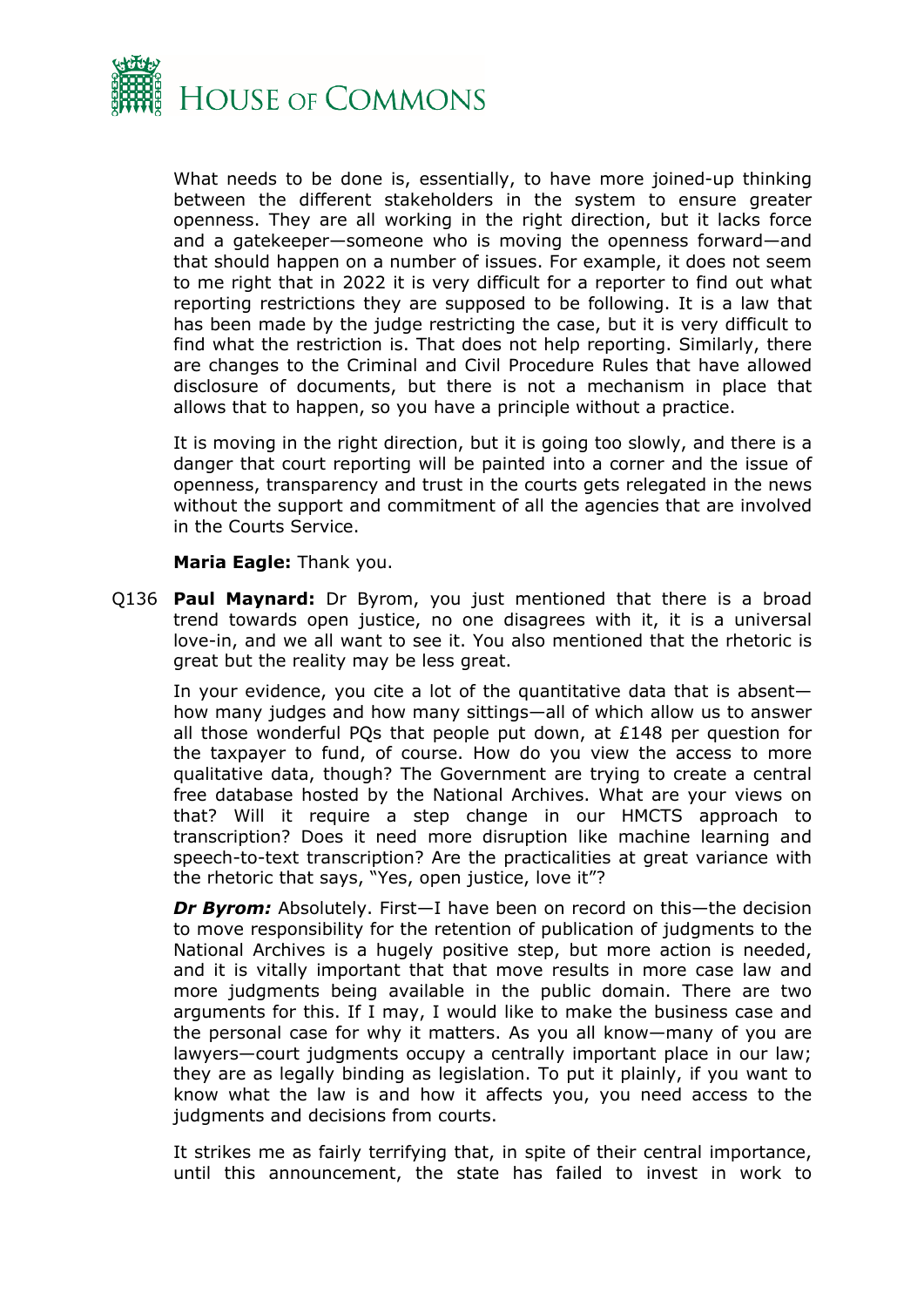

systematically collect, preserve and publish those records. There is no public, centralised system at present for collecting judgments at the point they are made, storing them and making them available for publication. That means that things like publishing a sample of 10% is really difficult. There is no central complete record of the decisions that are made in our courts, and there are no publicly agreed criteria for which judgments should be published. Instead, we have allowed the task of preserving these judgments, which are part of our law, to be delegated to private actors and restricted-access publishers who charge large fees for access to their content.

What does that mean? It has a number of important consequences. It exacerbates inequalities of arms because if you are in a law centre or a not-for-profit advice agency you cannot gain access to the case law that you need to prepare your cases. It undermines the ability to innovate. Applying machine learning to a partial set of documents would result in inaccurate and skewed results, and that is a problem when we are thinking about the growth of AI. Most importantly, it means that the state does not hold and is not able to access the records of its third branch of government, which is the courts. This has financial implications for the taxpayer because it means that, effectively, we are paying twice: once for the judges to issue the pronouncements and then a second time for the state to buy back access from the publishers. It is deeply concerning.

To talk about the personal case—why it matters that we have access to qualitative information—I want to talk to you about Alex Kelly. Alex Kelly was 15 years old when he was found hanging in his cell at Cookham Wood young offenders institution. The fact is that Alex should not have been there in the first place. In his short childhood, he had experienced serious sexual abuse and he had a number of mental health vulnerabilities. A campaign that was launched as a result of his case led to changes in sentencing guidelines, but because decisions in the youth court are not what is termed legally significant and are not often reported, it is impossible to tell whether those new guidelines have resulted in children in our country being treated better in our courts.

There is also the case of MF. I can only refer to her as MF because that is how she is reported. MF was a woman and a mother who had been subject to a campaign of serious physical, emotional and sexual abuse by her husband. When she went to court unrepresented to try to gain custody of her children, she was told by the judge in that case that, in fact, she had not been raped because she had not resisted physically enough. The only reason that that case came to light and was picked up, and that family judges are now working on improving the training that is given to family judges, is that the judgment was recorded. If we are not recording comprehensively the judgments that happen, it is not just that we cannot assess the quantity of justice but we cannot assess the quality of justice, and that is something that should concern all of us.

Q137 **Paul Maynard:** Thank you for connecting what can often be a very dry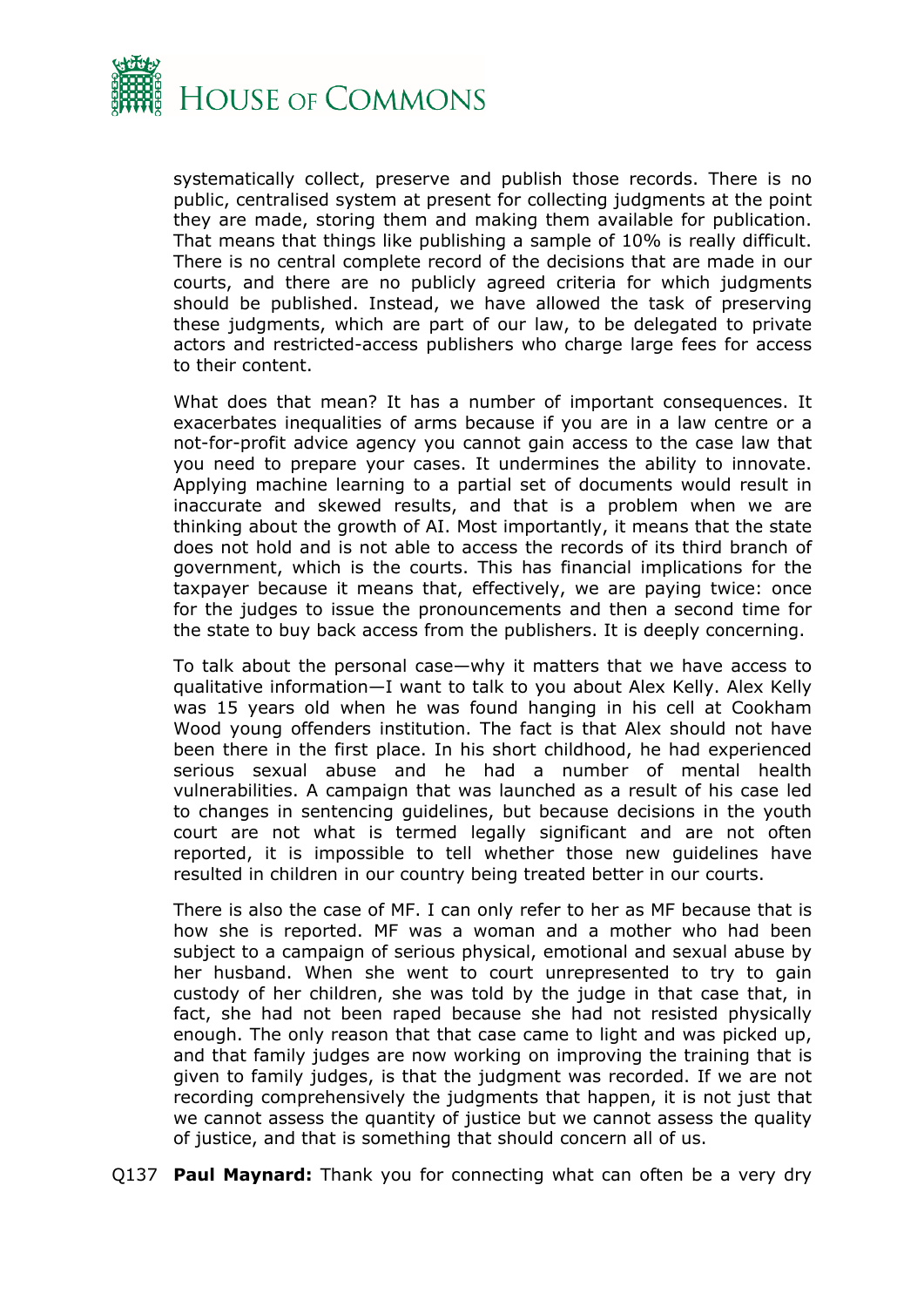

debate to some very real-life examples. Is HMCTS engaged in this debate at all? Do they regard it as the unsexy end of what they regard as a totally whiz-bang technological revolution? They get excited about TV screens but not about the stuff you cannot really see or might not notice. How on board is HMCTS with your arguments?

**Dr Byrom:** One of the things with judgments, and which illustrates a broader issue when it comes to open justice, is that delivering open justice requires working in partnership between the judiciary, HMCTS and the MOJ. Until 2020, when the shadow senior data governance panel was set up, there was no forum for bringing together the senior judiciary and senior MOJ officials to speak to HMCTS and say, "This is what we want from our information-sharing practices." John is exactly right on this. What you need is more investment in a single point of contact where these issues can be raised by stakeholders and then dealt with. It needs endorsement at the highest level. We were lucky previously. The decision to transfer publication to the National Archives was backed by the then Lord Chancellor. We need to see similar commitment from both the LCJ and the Lord Chancellor to driving these initiatives through, otherwise they are destined to wither away. Thank you very much for the question.

Q138 **Paul Maynard:** Mr Battle, I have heard a lot of real evidence so far. I know that you are in favour of a reporters charter. The tenor of what you are saying to me sounds a bit like there was a golden age of court reporting and we would love to go back to it, yet it does not seem to be that modern technology will take you back to when Rob was standing outside a blustery courthouse talking fast into a microphone. Is that an unfair characterisation?

*John Battle:* No, I do not think so. I do not think there was a golden age of court reporting. It is the future that really matters it, isn't it? We have to embrace digital technology and be realistic to the challenges that court reporting faces, and see what we can do to encourage and promote court reporting. My suggestion is that we should have a reporters charter, essentially, to help reporters because the reporters are an important part of the system. There are many rules, regulations and protocols that apply and help them, but there is no one place where all the threads are drawn together.

I am proposing essentially, through the Media Lawyers Association, of which I am the chair, to have a system wherein there is a template of basic rights that reporters can ask for in the courts and can have the commitment of the Courts Service itself; the right to be in court, the right to take notes, the right to have a specific place in the court, the right to wi-fi, the right to be told what the court reporting restrictions are, the right to stand up and make representations, and so on and so forth.

Those basic rights need to be drawn into one place so that commitment and help is given to the reporter, because it is not easy. If you are going along every day to the courts and you are finding it difficult to find what reporting restriction you are supposed to be applying, or you are not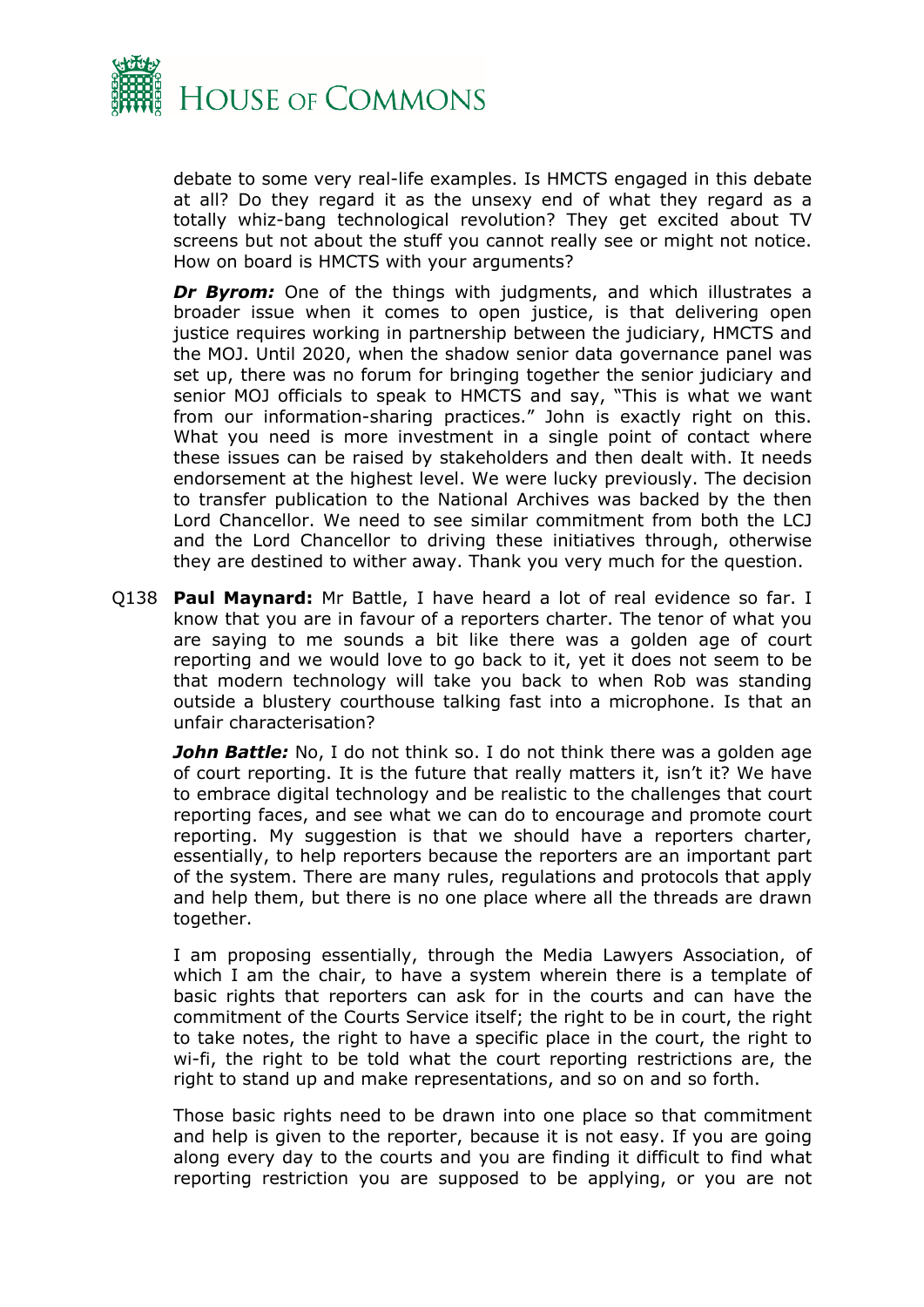

given access to documents that you are entitled to, it will not encourage reporting. There will be a golden age to come. I do not think it is in the past. If we get the momentum going, the golden age is ahead of us.

Q139 **Paul Maynard:** Increasing coverage will require investment somewhere. There are suggestions about a public model and about a private model. The BBC subsidises the Local Democracy Reporting Service, for example. You have a similar initiative for the courts, yet I rarely see Blackpool Council on "North West Tonight". Could I see Blackpool magistrates court? I suspect not. There are commercial alternatives. You might be familiar with Courtsdesk, which was funded by Reach plc. It generated hundreds of extra news stories that were focused on a very local area. Do you believe that there is any role at all for public investment to reinflate court coverage, or is it down to news organisations like the one you work for to put their money where their mouth is—or their microphone?

*John Battle:* The starting point would be public funding. If you are a reporter who is expected to comply with a particular law, it is not unreasonable that you are informed of that, and the database is there, put up by the courts system—HMCTS—so that you can access it to look at that. I do not think you should have to pay to find out what law you are supposed to be applying. In other areas, clearly, that can be looked at on a case-by-case basis. There are lots of systems already through which information is provided from the judge to the lawyers and others in the courts. There should be more thought as to what of that material could be disclosed to the journalist.

Journalists regularly go to a barrister and say, "Can you give us your opening skeleton?" They say, "I'd like to, but I don't have the means to do it. You'll have to get it yourself in one way or other." Making it easier for reporters would be a good thing. I anticipate that certainly a database for court orders should be publicly funded. It would be password protected so it would not be open to the public. Members of the public could not find what is not supposed to be heard, but a reporter would be able to access it with a password. We have the UK Press Card Authority, the press card system, so there is a system to work out who is a recognised reporter. I hope that answers your question. The starting point would be public funding.

Q140 **Paul Maynard:** That is interesting. It is always public funding. As seedcorn money, I don't disagree. Were you going to come in, Dr Byrom?

**Dr Byrom:** One of the challenges here is, unlike under charity law, journalism is not a charitable activity. In the US it is, which means that you see lots of charitable funding going into public interest reporting, which also helps to shape the agenda that is going forward, whereas here because of charity law it makes it difficult for organisations like the Bureau of Investigative Journalism, which does high-quality public interest journalism, to secure the funding that it needs.

Q141 **Paul Maynard:** Can I come back on one point you made earlier that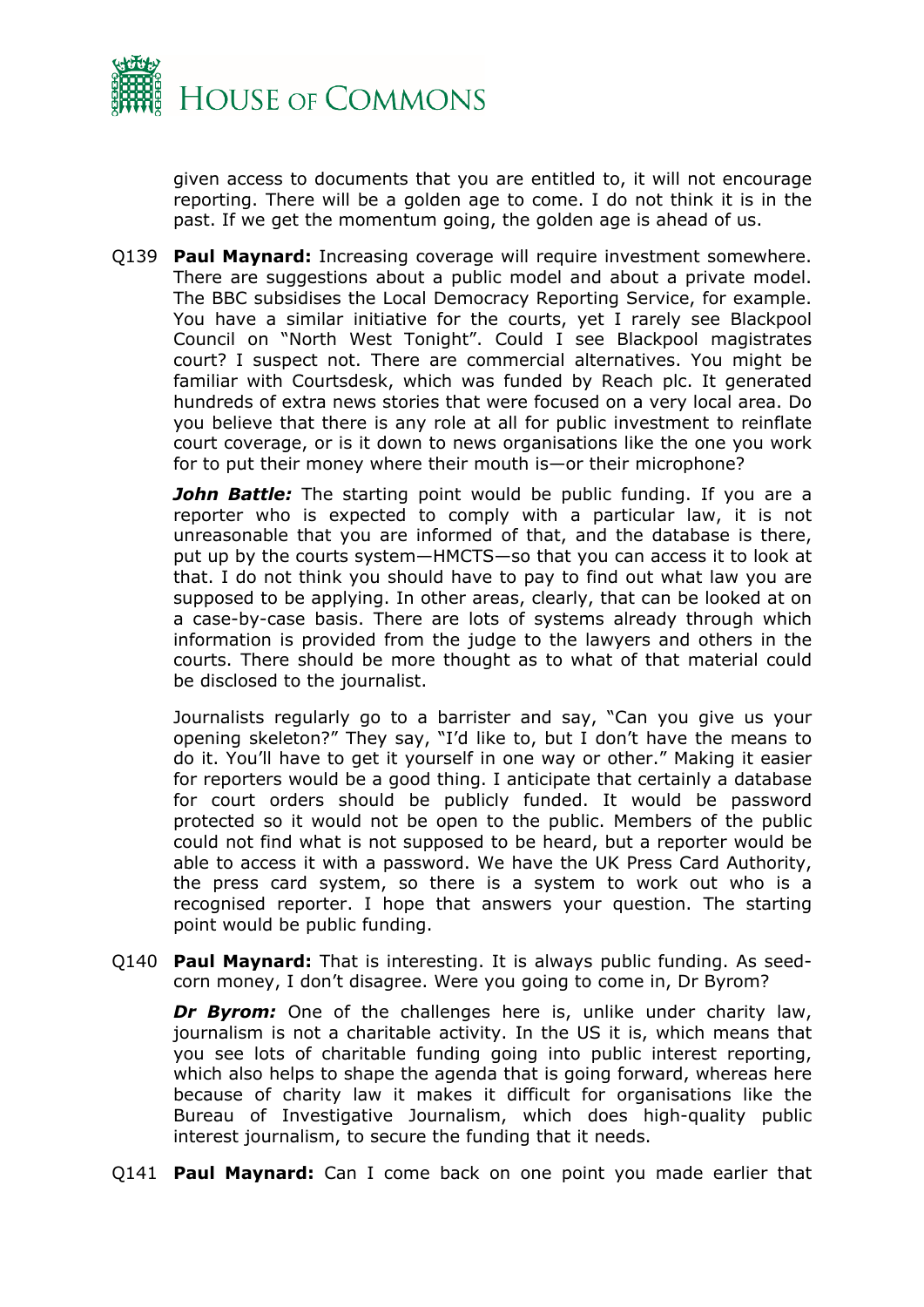

gave me a slight heart attack? You mentioned expanding the remit of potential broadcasting to other areas of the court, and you mentioned coroners' courts. I realised as a Minister that there was no area of justice more poorly understood than what occurs in our coroners' courts. You mentioned using public importance as a criterion for more broadcasting. Out of interest, would you regard a celebrity inquest as a matter of public importance?

*John Battle:* There is an interest in freedom of expression itself, isn't there? The more information that comes out, the better. Obviously, the media would look at someone who is famous and that would be of interest to the public.

Q142 **Paul Maynard:** Prurience is no obstacle then.

**John Battle:** It is not prurience. We do our job in a responsible and fair way. We are regulated by a number of different pieces of legislation. If you look at the history of broadcasting in this country reporting courts and public inquiries, it is good. At the moment, the Grenfell inquiry is being televised a lot on ITV News London regions, not every day but almost every week when it has been sitting, and the public have been able to see what is going on there, hear the evidence given by witnesses, the points being put forward by counsel and what is being said by the panel. It is a force for good. I do not think it is a negative thing. Going back to a simple point, it is down to the judge whether they allow filming in the first place. The media do not have the absolute right to film; it would be down to the judge, as is everything else in the court.

**Paul Maynard:** That is interesting.

Q143 **Chair:** There is one issue that strikes me in terms of public interest and the risk of sensationalism. It does not apply, I accept, to your own sphere with filmed reporting and so on. There is always the risk that you will remember as a journalist the headline bearing precious little relation to the text of the actual article thereafter. I have been a victim of some of that in my opening speeches in the past when I was a barrister. Is there some particular additional responsibility, as perhaps we encourage more reporting of judgments, particularly in more sensitive areas, and that there has to be something that the profession needs to do to make sure that the eyecatcher that might be good for selling the paper—a declining bit of the market—should not give a misleading impression about cases that might be potentially quite sensitive?

*John Battle:* There is always a danger, isn't there? That cannot be disputed. There are means to resolve that. You can complain to the editor. You can complain through the statutory regulator, Ofcom, or other regulators. There are provisions in the Contempt of Court Act as well. If the matter is not fairly and accurately reported, there is a potential claim for defamation. The remedies are there. In my experience, having been in the media for 13 years, both in newspapers and in television, we try hard. We do not always get it right. We try hard to get it right. We try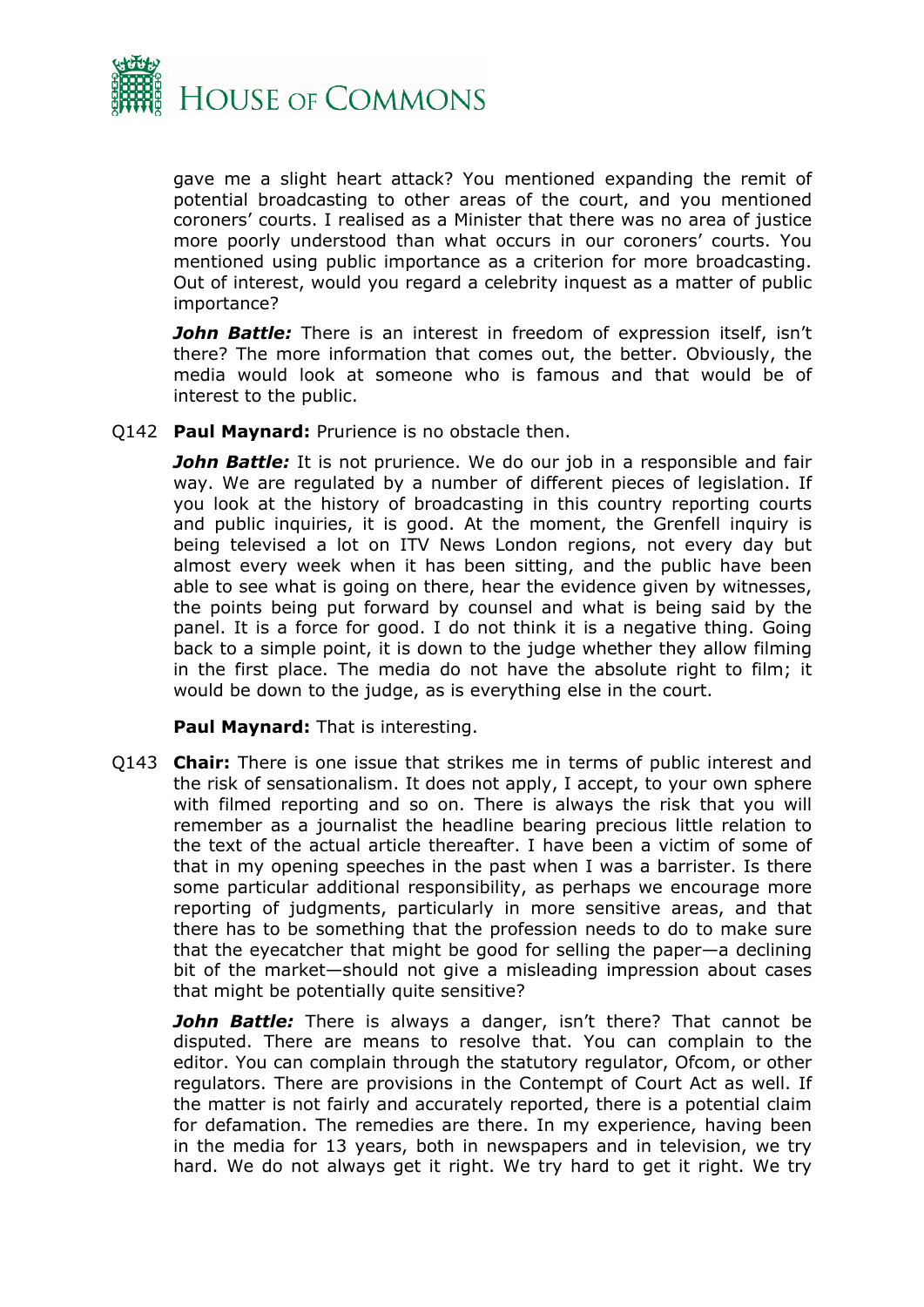

hard fairly and accurately to report what is in the courts. That is my point.

Q144 **Chair:** Okay. In fairness, it was not meant tongue in cheek, but there was a blackmail case in which the victim had competed once or twice in some carriage driving championships with the late Duke of Edinburgh, and for some reason my opening speech was headlined "Sexy romps of Philip's pal", which did not bear much relation to the evidence, if I can put it that way. I understand.

I make the light-hearted point to draw out a serious point; there will be some circumstances where it cannot be so readily laughed off. To what extent, therefore, is there an obligation for a little bit of self-denying ordinance to some degree around how the media deals with these things, if for good public policy reasons we increase the opportunities for reporting? Do you have any thoughts on that?

*John Battle:* It is part of media training and recognising that journalists do a professional job. There are bodies out there to provide the training, and, internally, it is important to have standards. At ITN, we have standards for accuracy, fairness and so on. We have to be professional. When people act incorrectly, they need to be called out.

**Chair:** Fair enough.

Q145 **Dr Mullan:** I can tell you that in the last few weeks alone I have seen two examples of mainstream media reporting of people receiving a life sentence on a minimum tariff as being "jailed for life". That is an absolutely concrete, simple element of our judicial system that just in the last few weeks alone has been incorrectly reported in the mainstream. It is perhaps a bit more of an issue than your response might indicate. Would you agree?

**Chair:** That is a factual inaccuracy rather than a screaming headline, isn't it?

#### **Dr Mullan:** Yes.

**John Battle:** Over time, if that is called out and complaints are made about it, whether to the individual house or to the regulator, reporting will improve, but I take your point.

#### **Dr Mullan:** Okay.

**Chair:** Dr Mullan, do you want to carry on because you had another question? I will wrap up at the end.

Q146 **Dr Mullan:** I want to talk about the institutional organisation of it all because we are dealing with the Ministry of Justice, the independent judiciary, and HMCTS. Do you feel that there is clear leadership, and, if so, who is leading on the issue of transparency among the three? Dr Byrom, do you want to start?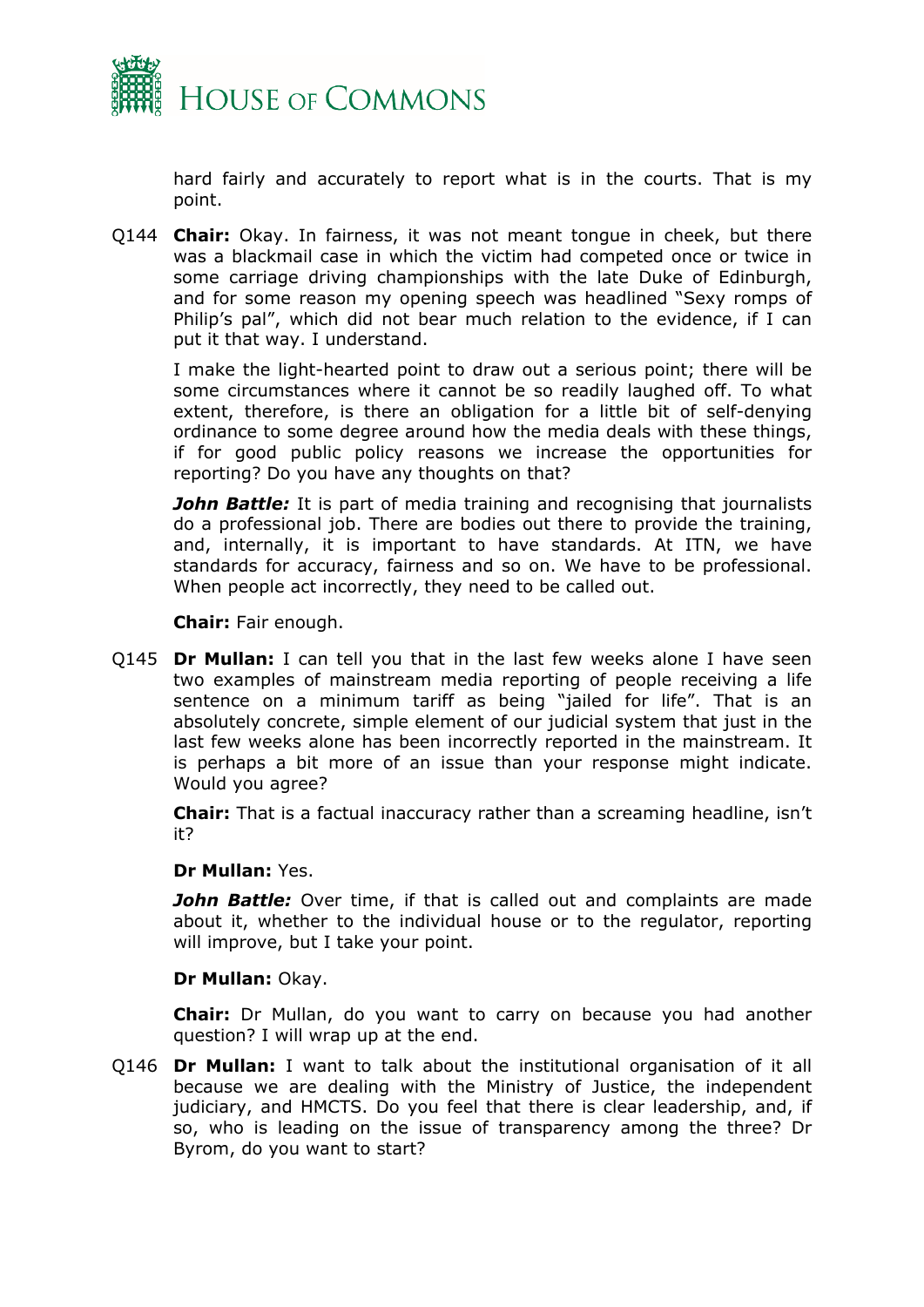

*Dr Byrom:* You are entirely right to say that delivering this in a systematic way requires thinking about changing the way different sections of different departments operate. One of the challenges, certainly when I was on secondment in HMCTS, was that inconsistent decisions were being made by different parts of the organisation around releasing information. There were 11 different routes, none of which were codified by which information was leaving the organisation. Some of the decisions that have a direct bearing on transparency and open justice like the high cost of transcripts, for example, are delegated to the commercial function of the MOJ, which is very difficult for policy to get a grip of.

There is also the issue, which you will have noted in the MOJ's own evidence, that there is a proliferation of stakeholder groups, and it is not really clear which stakeholder group takes precedence. What you need is to build on the existing infrastructure, such as the shadow senior data governance panel I mentioned, as part of a coherent public-facing strategy so that everyone can see what is happening, funded and backed at the most senior level, by which I mean the LCJ and the Lord Chancellor, and jointly owned by the MOJ and the judiciary.

Importantly, within that, any strategy around preserving and promoting open justice needs to be tied to a concrete timetable, which means that you, as parliamentarians, are able to hold the Ministry to account. We need to ensure that the public consultation and the stakeholder consultation that is so important is baked in and tied to that strategy, because there is a real issue of stakeholder fatigue with people being brought to different groups and giving of their time to talk about what the issues are but then nothing happens. It is really important.

Q147 **Dr Mullan:** Who does the shadow senior data governance panel sit with at the moment, and who is responsible for that?

**Dr Byrom:** It is funded currently by HMCTS, but the idea is that it should report to and advise directly the Lord Chancellor and the Lord Chief Justice. We have been waiting to see the HMCTS proposals to bring it out of shadow mode. What we really need to see in the next phase is formalisation, independent appointment and external recognition that it reports to and advises the Lord Chancellor and the Lord Chief Justice.

#### Q148 **Dr Mullan:** Do you want to add anything, Mr Battle?

*John Battle:* I do not disagree with the general points made there. Within the system, you have lots of stakeholders moving in the right direction, whether it be the judiciary, the Crown Prosecution Service, the police, HMCTS, the MOJ and so on. At heart, they want more openness, and it is clear that they have moved forward, certainly in the last 10 or 15 years, to embrace more openness. Sir Andrew McFarlane's report is a very good example of that. You need leadership. You need people who will say, "Let's do this." Part of it is a leap of faith. Sometimes we just have to give it a try. Most of the time, when you give it a try, it works.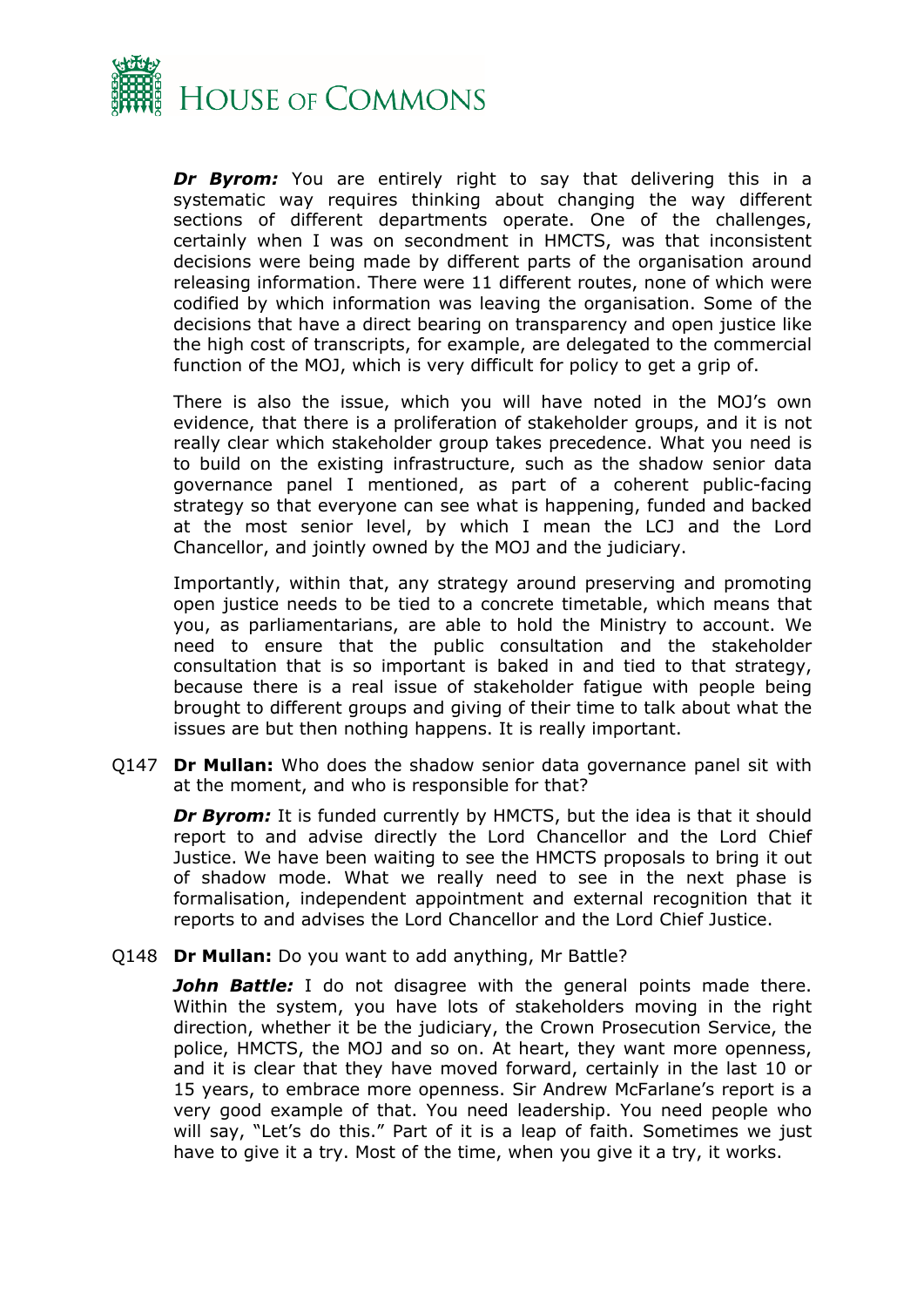

What is lacking is some central point, a central person, overseeing it and auditing it or reviewing it and saying, "What is happening on that?", or, "Why did that never take place?" You have these sophisticated Criminal and Civil Procedure Rules that give reporters quite a lot of rights, but actually there is nothing in place of real note that makes that happen. You need someone to look underneath the bonnet and say, "This is what needs to happen. That is not working with that," something like a commissioner or a reviewer, an audit every year to see how open justice issues have been moved along. That would be very helpful. It would be helpful for those who want open justice to happen within the system, including all the stakeholders that I just talked about. That would be a really good thing.

Q149 **Dr Mullan:** You will be aware of the Government's desire to go even further with allowing people to start afresh after a sentence and reduce the time in which they are forced to disclose things to employers, for example. Of course, for someone at a public hearing, it is a matter of public record what they were convicted for. To some extent, an inability to go and search various people's names, convictions and court hearings makes it quite difficult to track someone over time, although it does happen. There are online groups that, quite within the law, track people convicted of certain offences and see where they moved to and disclose to local press that they are there. Do you have any concerns from that point of view that an all-singing, all-dancing platform that allowed us to understand everything our courts do would potentially make it very easy for people to track someone's criminal history in a way that they really cannot now?

**Dr Byrom:** That is covered by various different laws, and you are right to raise it as an issue. It is an example of why open justice policy needs to be joined up. At some point, unilaterally, a decision was taken to make the decisions of the employment tribunal available online. Company names are generic in a way that individual names are not. If you go into Google at the moment and search the name of an individual, the first thing that comes up is that they have brought a case before the employment tribunal. A really good paper by academics at Oxford highlighted the dangers of that for doxing, blacklisting, and preventing people from seeking further employment. We need to ask ourselves whether the way to approach this is to denude open justice or whether it is about putting sanctions in place to prevent the blacklisting. There is a danger, if you look at the history, in restricting access to information.

In France, for example, they had that issue when they had a huge swing to openness, making more data and information about court cases available online. It led to a rapid expansion in the use of AI to predict outcomes in cases and then all of that activity. The way they approached addressing that was, rather than restricting access to the decisions that played an important part in delivering open justice, to put in place criminal sanctions for predicting the outcomes of cases, resulting in a prison sentence and fines for that. We need to think about whether the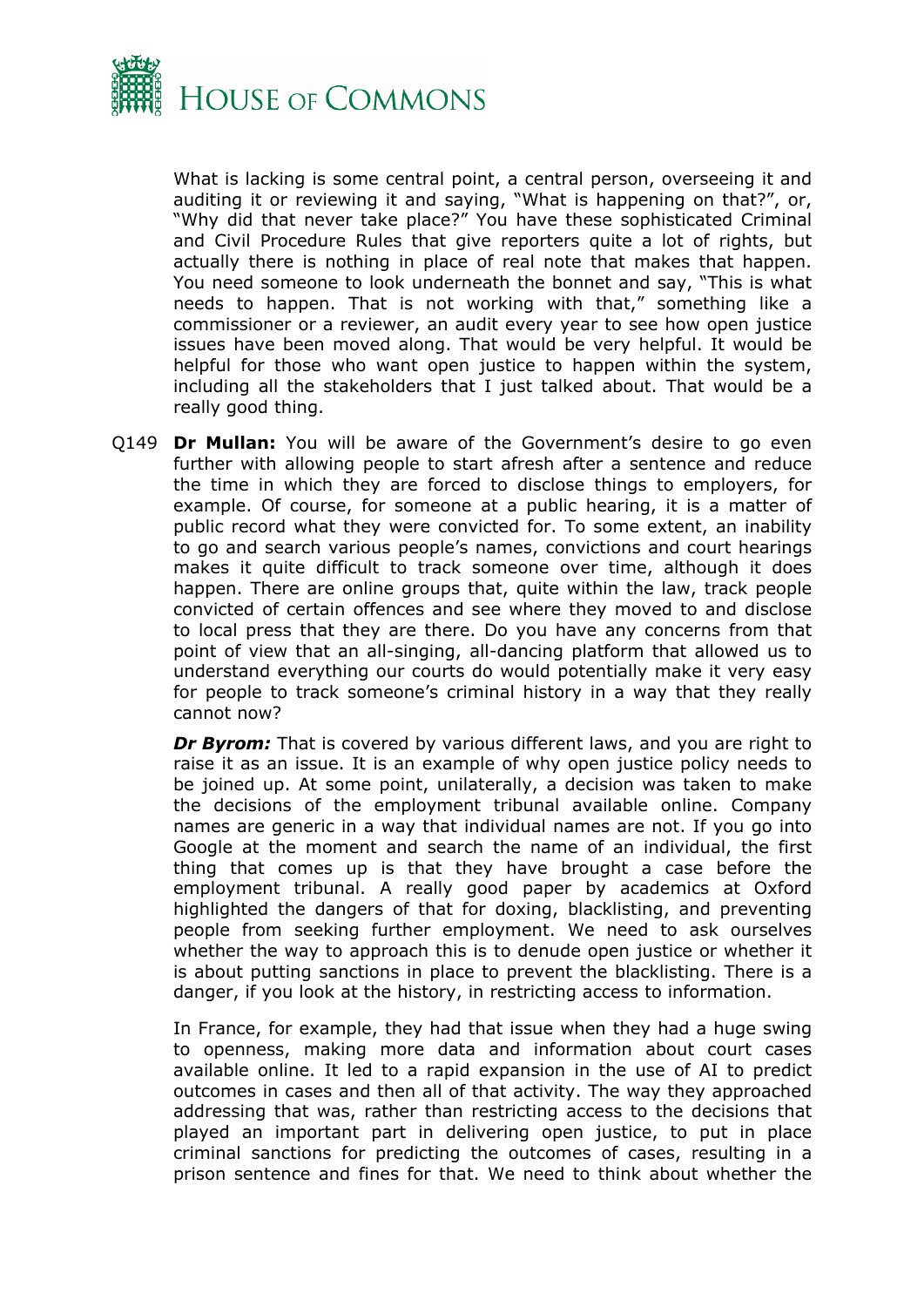

way to tackle the harms that are potentially created by transparency is about restricting access to information, which also leads to a whole range of other negative, unintended consequences, or whether we think through how we punish bad users of information rather than restricting access to information in the first place.

**John Battle:** The Rehabilitation of Offenders Act gets it right on that. There is a period of time after which you would not report a person's individual conviction.

Q150 **Dr Mullan:** I accept that, but it is not illegal to track someone online who has been convicted of a sex offence and let people in their area know that they have moved there. The fact that there are people doing things that are completely within the law is the challenge.

*John Battle:* That is the challenge, but that is the nature of information; people may act on it. What is more important than that is the truth. This has happened. This is the truth. This is what happened in the court. This was the outcome of the case. This is how our system worked. As someone from the media, I think we have to remain focused on that. The truth has to be protected. If there are too many restrictions or you are not helping or facilitating the reporting, the truth will go into the shadows, and that is not a good thing for anyone.

Q151 **Dr Mullan:** I wonder whether you could add something to say that after 10 years an event might not be as readily accessible. I am not giving a view either way.

**John Battle:** We would ordinarily look at the Rehabilitation of Offenders Act. If it is still active with the Rehabilitation of Offenders Act, it seems reasonable to report it. After that time, you would have to look at the facts and say, "It is probably appropriate not to have it up there." It depends on each case. You have to look at the individual facts, and the Rehabilitation of Offenders Act provides quite a good guide.

**Dr Mullan:** Thank you.

Q152 **Chair:** Thanks very much. You were both very helpful. You have given the view that you are favourable to the report from the President of the Family Division, Sir Andrew. I know Dr Byrom is involved with it. Would you like similar approaches to be taken in other jurisdictions, or do the existing arrangements work well enough elsewhere? There is the data point, I know, Dr Byrom, but is there anything else?

**John Battle:** If I had a wish list of things that should be done, it would be quite clear. First, there needs to be a database of reporting restrictions. Secondly, there needs to be a focus on providing documents to journalists, whether it be criminal proceedings or civil proceedings, giving effect to their rights already in place. A reporters charter would be really good so that you could turn up at the court and say, "I'm allowed to come in here." Fourth would be someone who is reviewing and auditing it. I do not think that is too much to ask. All you are doing is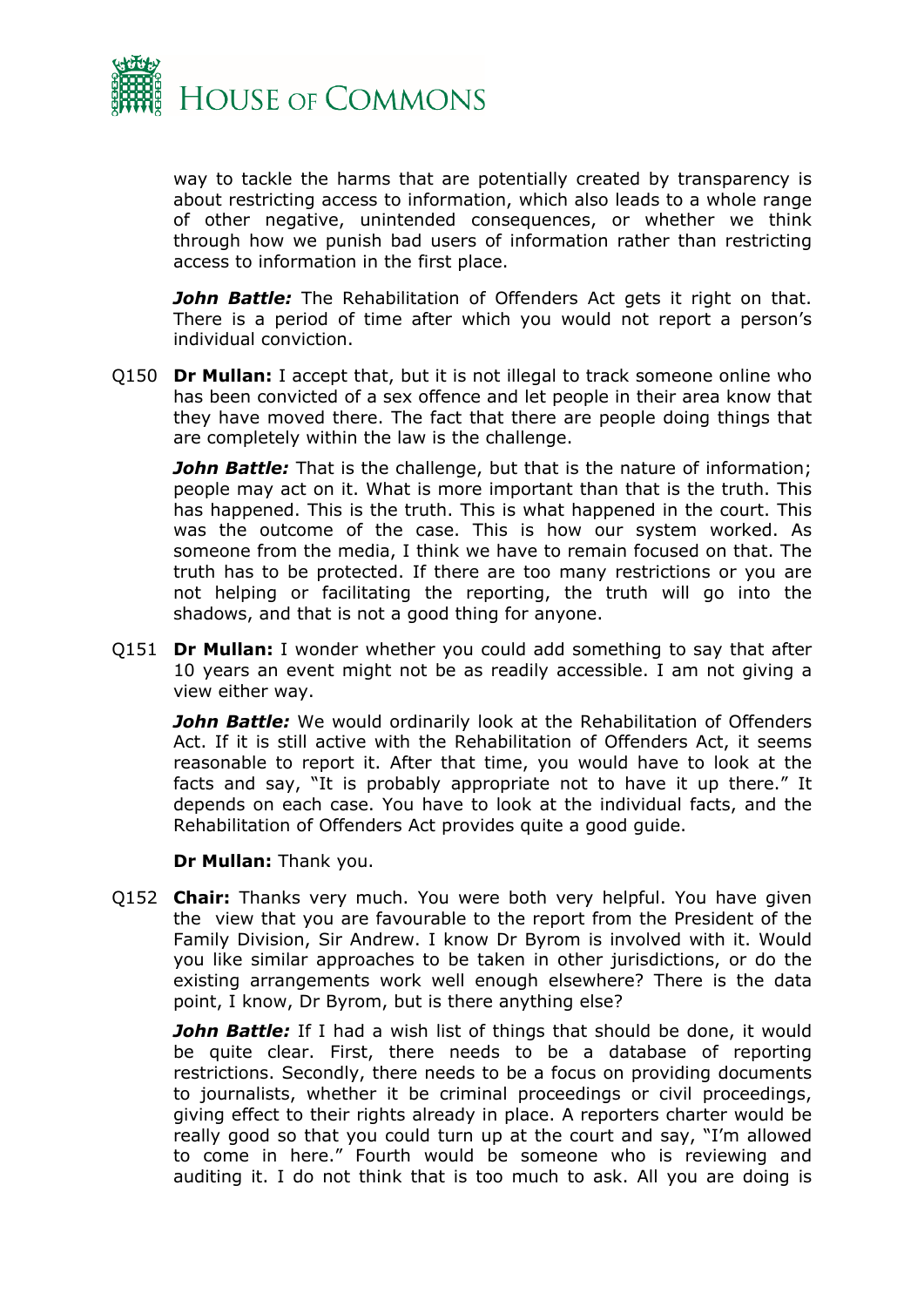

putting into place what is already there. These are not radical ideas. It is entrenching what people are entitled to already, but the mechanism does not allow it.

Q153 **Chair:** Dr Byrom saw the lack of data as the greatest threat to open justice. What would you say is the greatest threat or challenge from your perspective? Is it the same thing or something else?

**John Battle:** Sleepiness. Just allowing it to go on slowly and not embracing open justice principles and open justice is a really important point in our system. The pace of change in the media is so fast that by the time we, within the courts system, embrace a certain type of technology or allow reporters to report in a certain way, the media, in terms of the technology, has moved on. We should not be playing catchup the whole time. We have to move with the times and say, "We put openness at the heart of our system," and, "What can we do to help reporters do their job?" It is quite a simple point, but that is what I would ask for.

Q154 **Chair:** Dr Byrom, you have very powerfully put the case on data and a number of other issues. Is there anything else?

**Dr Byrom:** The data issue is endemic across all areas of the justice system. If we are talking about openness, the magistrates court is an area of great concern, particularly as more offences are being shunted down there. There needs to be action to address the publication of sentencing remarks. It was something that was recommended in the Lammy review and it was broadly endorsed, yet we have seen no action on it. That is fundamental to ensuring that trust is maintained in our criminal justice system, so that is what I would like to see.

**Chair:** Thank you very much.

Q155 **Ms Abbott:** I want to ask Dr Byrom a question. The Family Court, with all due respect to Sir Andrew, does not have a great reputation, and the reason for that, I think, is twofold. One is the secrecy. Nothing excites the suspicions of the public more than secrecy. Also, you only ever hear about the Family Court when something bad has happened. No one ever goes to the media to say, "I had a really great experience at the Family Court." I noticed earlier that you said that there have been all the reports and statements but there has not been as much progress as you would have liked to see. Why do you think that is?

**Dr Byrom:** I think it is some of the issues that we have alluded to previously. This issue needs to be owned from the top. It needs to be resourced. Some people have described the MOJ settlement through the spending review as a windfall settlement. If that is the case, we need to think about investing a portion of it in making sure that this happens. Some of it comes down to governance and the fact that the issue of open justice falls awkwardly between the judiciary and the MOJ, so we need joint working and resourcing to deliver that.